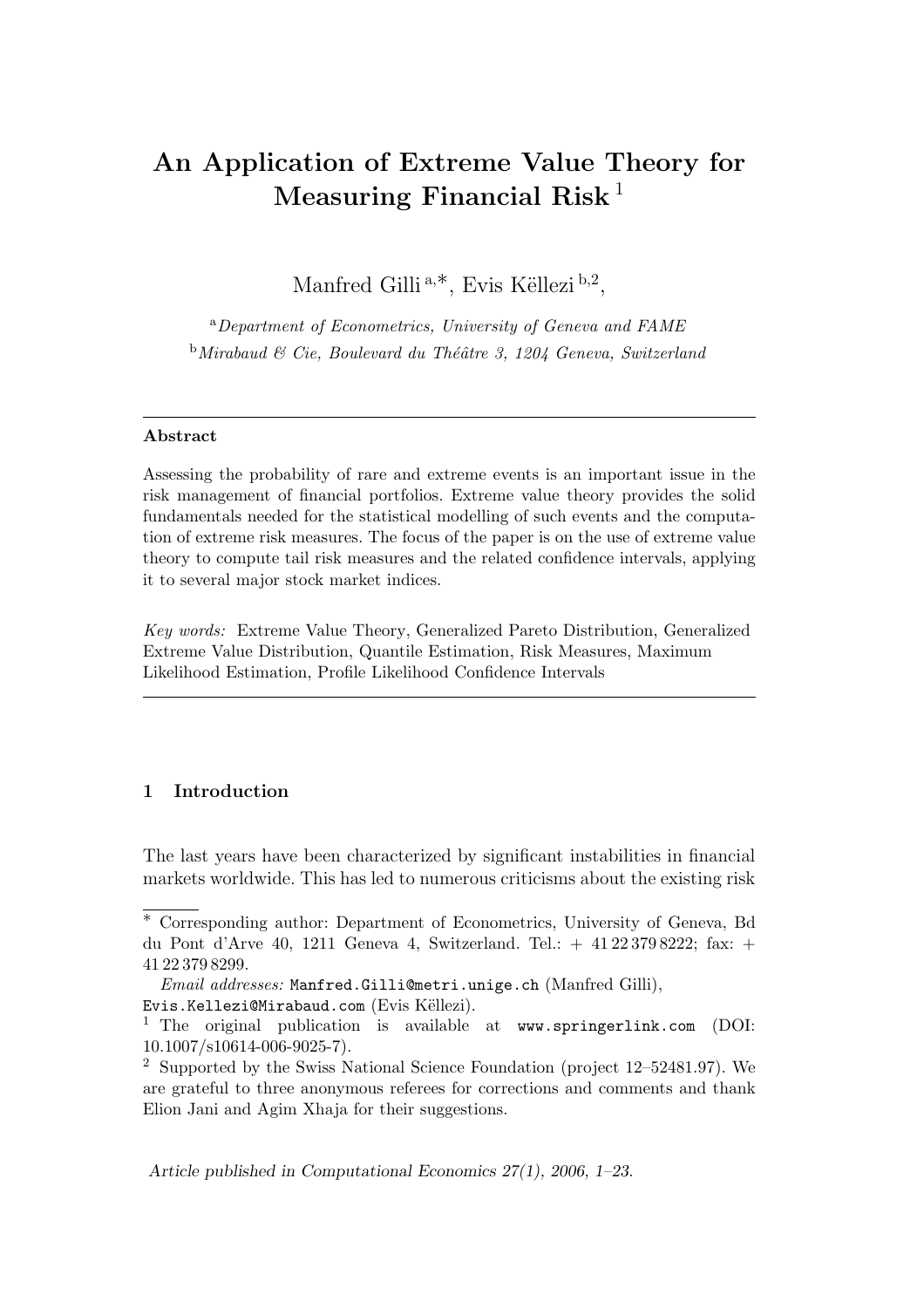management systems and motivated the search for more appropriate methodologies able to cope with rare events that have heavy consequences.

The typical question one would like to answer is: "If things go wrong, how wrong can they go? " The problem is then how to model the rare phenomena that lie outside the range of available observations. In such a situation it seems essential to rely on a well founded methodology. Extreme value theory (EVT) provides a firm theoretical foundation on which we can build statistical models describing extreme events.

In many fields of modern science, engineering and insurance, extreme value theory is well established (see e.g. Embrechts et al. (1999), Reiss and Thomas (1997)). Recently, numerous research studies have analyzed the extreme variations that financial markets are subject to, mostly because of currency crises, stock market crashes and large credit defaults. The tail behaviour of financial series has, among others, been discussed in Koedijk et al. (1990), Dacorogna et al. (1995), Loretan and Phillips (1994), Longin (1996), Danielsson and de Vries (2000), Kuan and Webber (1998), Straetmans (1998), Mc-Neil (1999), Jondeau and Rockinger (1999), Rootzèn and Klüppelberg (1999), Neftci  $(2000)$ , McNeil and Frey  $(2000)$  and Gençay et al.  $(2003b)$ . An interesting discussion about the potential of extreme value theory in risk management is given in Diebold et al. (1998).

This paper deals with the behavior of the tails of financial series. More specifically, the focus is on the use of extreme value theory to compute tail risk measures and the related confidence intervals.

Section 2 presents the definitions of the risk measures we consider in this paper. Section 3 reviews the fundamental results of extreme value theory used to model the distributions underlying the risk measures. In Section 4, a practical application is presented where six major developed market indices are analyzed. In particular, point and interval estimates of the tail risk measures are computed. Section 5 concludes.

# 2 Risk Measures

Some of the most frequent questions concerning risk management in finance involve extreme quantile estimation. This corresponds to the determination of the value a given variable exceeds with a given (low) probability. A typical example of such measures is the Value-at-Risk (VaR). Other less frequently used measures are the expected shortfall (ES) and the return level. Hereafter we define the risk measures we focus on in the following chapters.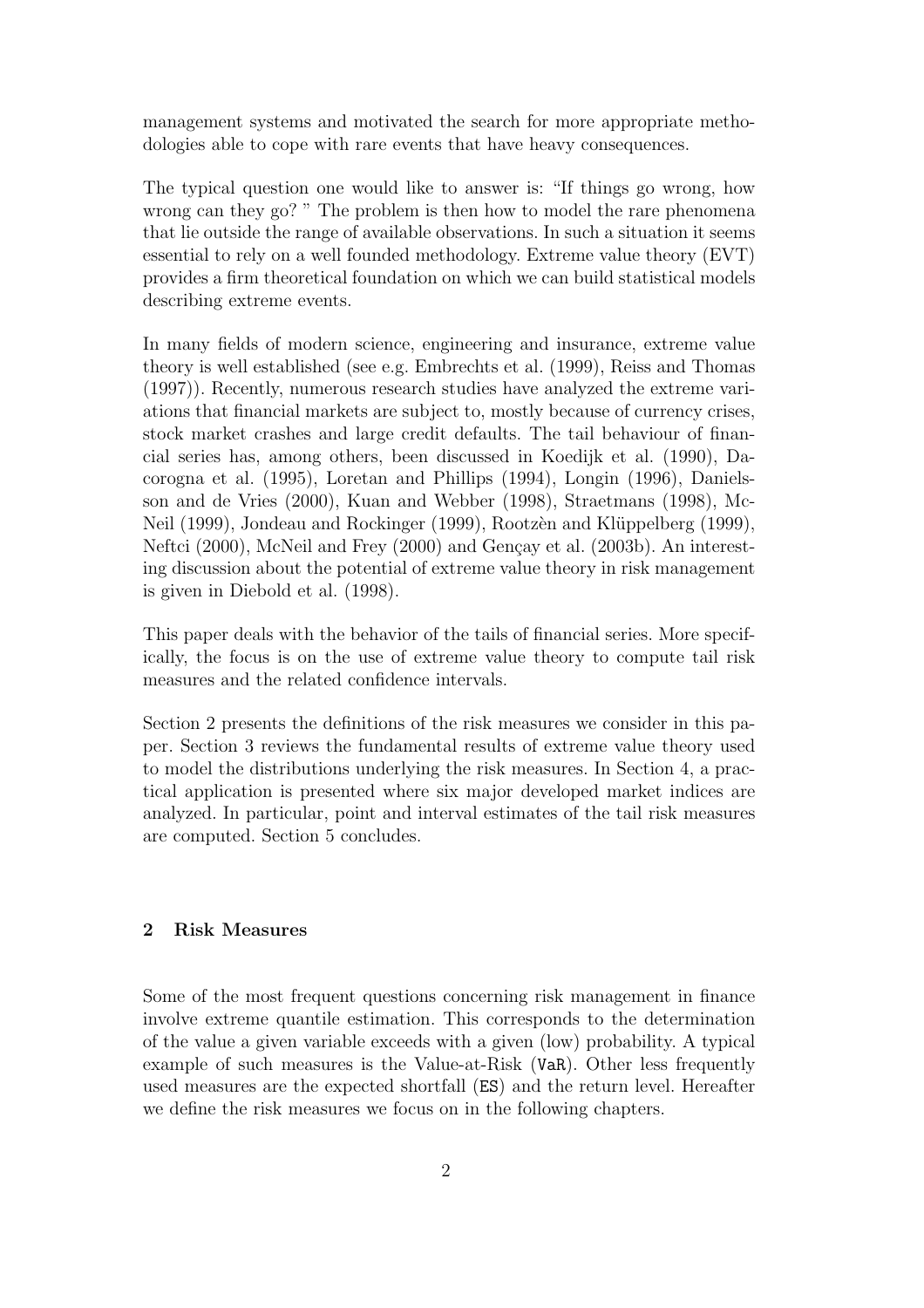#### Value-at-Risk

Value-at-Risk is generally defined as the capital sufficient to cover, in most instances, losses from a portfolio over a holding period of a fixed number of days. Suppose a random variable  $X$  with continuous distribution function F models losses or negative returns on a certain financial instrument over a certain time horizon. VaR<sub>p</sub> can then be defined as the p-th quantile of the distribution F

$$
VaR_p = F^{-1}(1-p),
$$
\n(1)

where  $F^{-1}$  is the so called *quantile function*<sup>3</sup> defined as the inverse of the distribution function  $F$ .

For internal risk control purposes, most of the financial firms compute a 5% VaR over a one-day holding period. The Basle accord proposed that VaR for the next 10 days and  $p = 1\%$ , based on a historical observation period of at least 1 year of daily data, should be computed and then multiplied by the 'safety factor' 3. The safety factor was introduced because the normal hypothesis for the profit and loss distribution is widely recognized as unrealistic.

### Expected Shortfall

Another informative measure of risk is the expected shortfall (ES) or the tail conditional expectation which estimates the potential size of the loss exceeding VaR. The expected shortfall is defined as the expected size of a loss that exceeds  $VaR_n$ 

$$
ES_{\mathbf{p}} = E(X \mid X > \text{VaR}_{\mathbf{p}}). \tag{2}
$$

Artzner et al. (1999) argue that expected shortfall, as opposed to Value-at-Risk, is a coherent risk measure.

## Return Level

If  $H$  is the distribution of the maxima observed over successive non overlapping periods of equal length, the *return level*  $R_n^k = H^{-1}(1 - \frac{1}{k})$  $\frac{1}{k}$ ) is the level expected to be exceeded in one out of  $k$  periods of length  $n$ . The return level can be used as a measure of the maximum loss of a portfolio, a rather more conservative measure than the Value-at-Risk.

<sup>&</sup>lt;sup>3</sup> More generally a quantile function is defined as the generalized inverse of  $F$ :  $F^{\leftarrow}(p) = \inf\{x \in \mathbb{R} : F(x) \geq p\}, \quad 0 < p < 1.$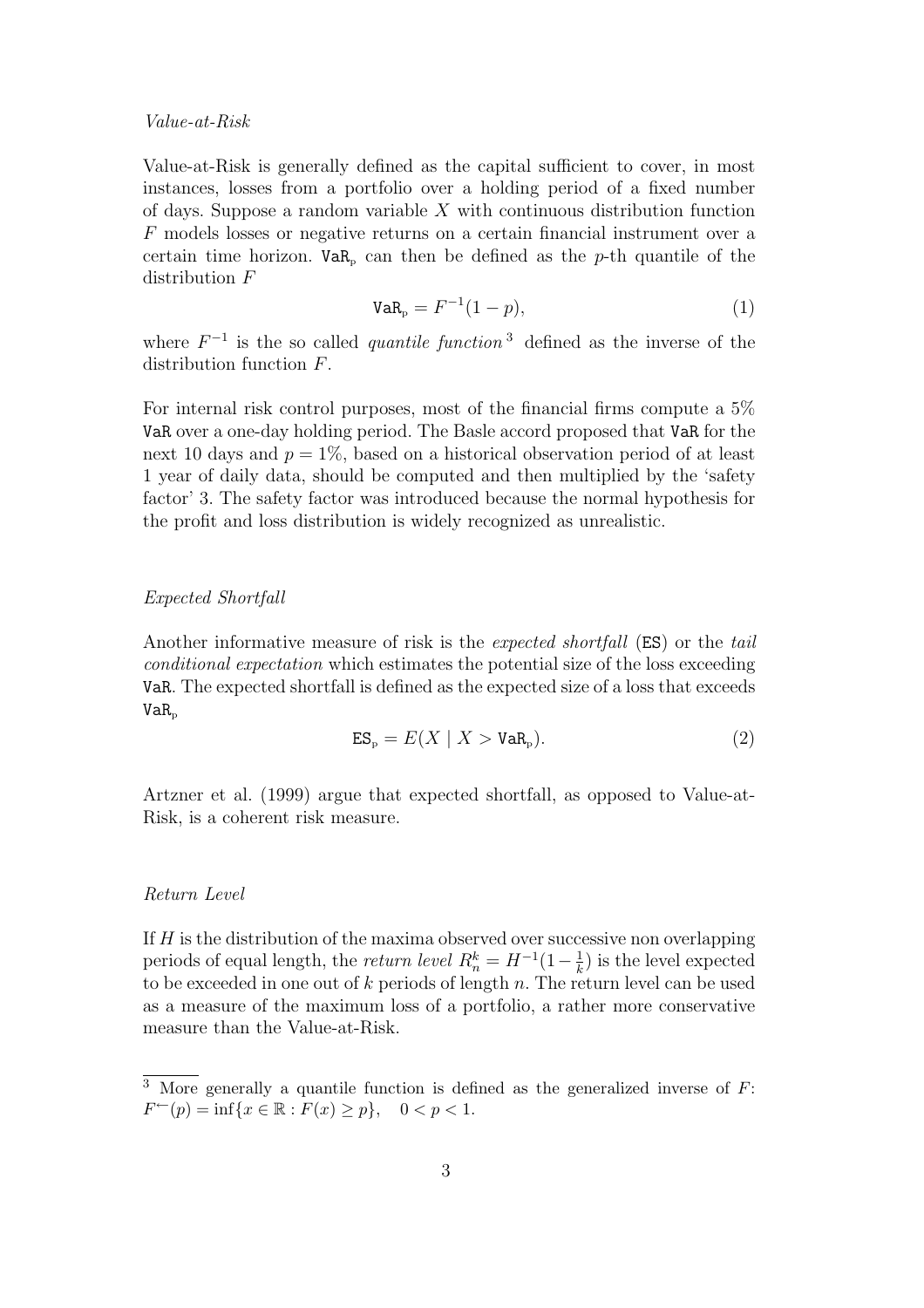### 3 Extreme Value Theory

When modelling the maxima of a random variable, extreme value theory plays the same fundamental role as the central limit theorem plays when modelling sums of random variables. In both cases, the theory tells us what the limiting distributions are.

Generally there are two related ways of identifying extremes in real data. Let us consider a random variable representing daily losses or returns. The first approach considers the maximum the variable takes in successive periods, for example months or years. These selected observations constitute the extreme events, also called block (or per period) maxima. In the left panel of Figure 1, the observations  $X_2$ ,  $X_5$ ,  $X_7$  and  $X_{11}$  represent the block maxima for four periods of three observations each.



Fig. 1. Block-maxima (left panel) and excesses over a threshold u (right panel).

The second approach focuses on the realizations exceeding a given (high) threshold. The observations  $X_1, X_2, X_7, X_8, X_9$  and  $X_{11}$  in the right panel of Figure 1, all exceed the threshold  $u$  and constitute extreme events.

The block maxima method is the traditional method used to analyze data with seasonality as for instance hydrological data. However, the threshold method uses data more efficiently and, for that reason, seems to become the method of choice in recent applications.

In the following subsections, the fundamental theoretical results underlying the block maxima and the threshold method are presented.

### 3.1 Distribution of Maxima

The limit law for the block maxima, which we denote by  $M_n$ , with n the size of the subsample (block), is given by the following theorem:

**Theorem 1** (Fisher and Tippett (1928), Gnedenko (1943)) Let  $(X_n)$  be a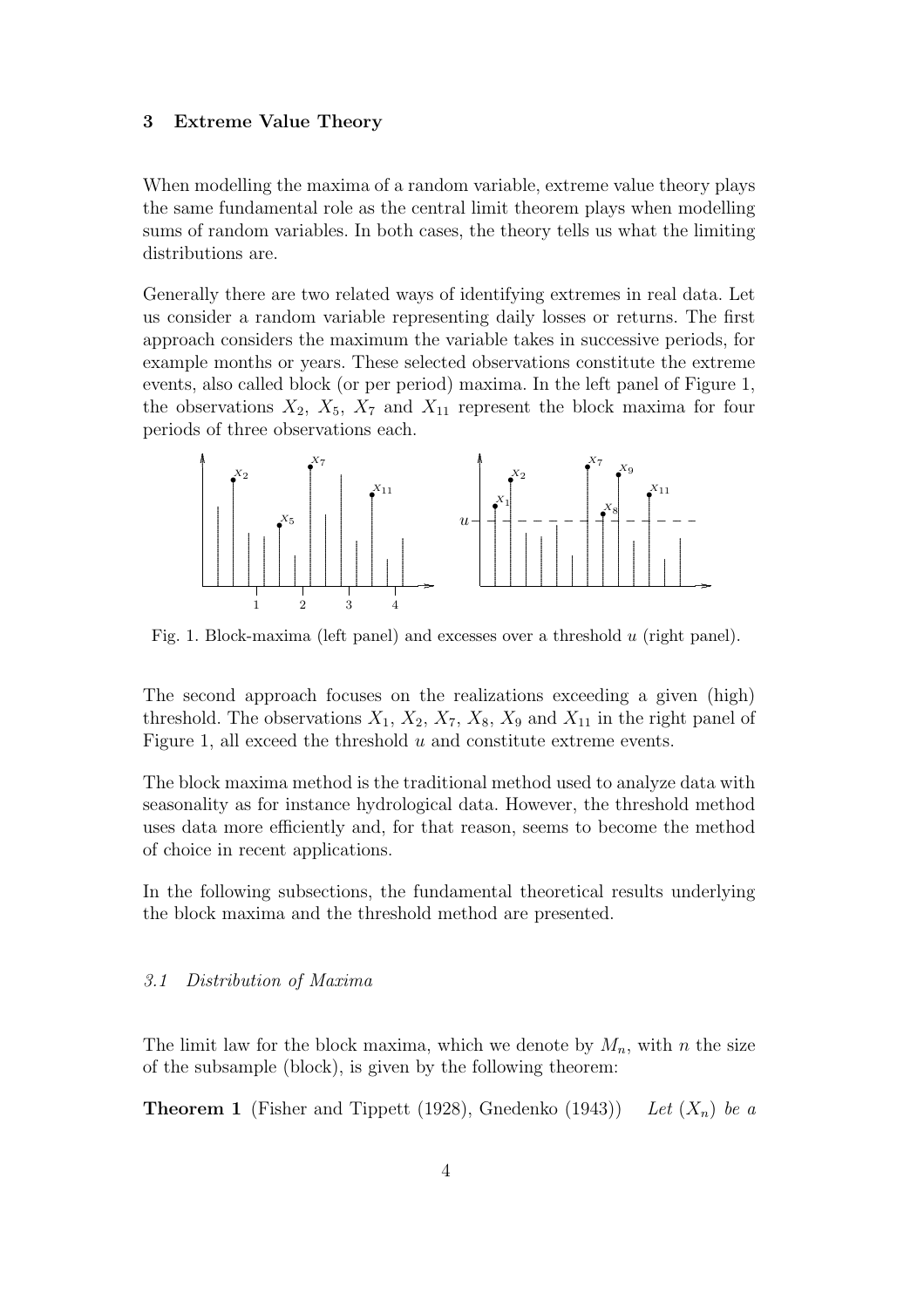sequence of i.i.d. random variables. If there exist constants  $c_n > 0$ ,  $d_n \in \mathbb{R}$ and some non-degenerate distribution function H such that

$$
\frac{M_n-d_n}{c_n}\xrightarrow{d}H,
$$

then H belongs to one of the three standard extreme value distributions:

Fréchet: 
$$
\Phi_{\alpha}(x) = \begin{cases} 0, & x \leq 0 \\ e^{-x^{-\alpha}}, & x > 0 \end{cases} \quad \alpha > 0,
$$
 Weibull: 
$$
\Psi_{\alpha}(x) = \begin{cases} e^{-(-x)^{\alpha}}, & x \leq 0 \\ 1, & x > 0 \end{cases} \quad \alpha > 0,
$$
 Gumbel: 
$$
\Lambda(x) = e^{-e^{-x}}, x \in \mathbb{R}.
$$

The shape of the probability density functions for the standard Fréchet, Weibull and Gumbel distributions is given in Figure 2.



Fig. 2. Densities for the Fréchet, Weibull and Gumbel functions.

We observe that the Fréchet distribution has a polynomially decaying tail and therefore suits well heavy tailed distributions. The exponentially decaying tails of the Gumbel distribution characterize thin tailed distributions. Finally, the Weibull distribution is the asymptotic distribution of finite endpoint distributions.

Jenkinson (1955) and von Mises (1954) suggested the following one-parameter representation  $\overline{a}$ 

$$
H_{\xi}(x) = \begin{cases} e^{-(1+\xi x)^{-1/\xi}} & \text{if } \xi \neq 0\\ e^{-e^{-x}} & \text{if } \xi = 0 \end{cases}
$$
 (3)

of these three standard distributions, with x such that  $1 + \xi x > 0$ . This generalization, known as the generalized extreme value (GEV) distribution, is obtained by setting  $\xi = \alpha^{-1}$  for the Fréchet distribution,  $\xi = -\alpha^{-1}$  for the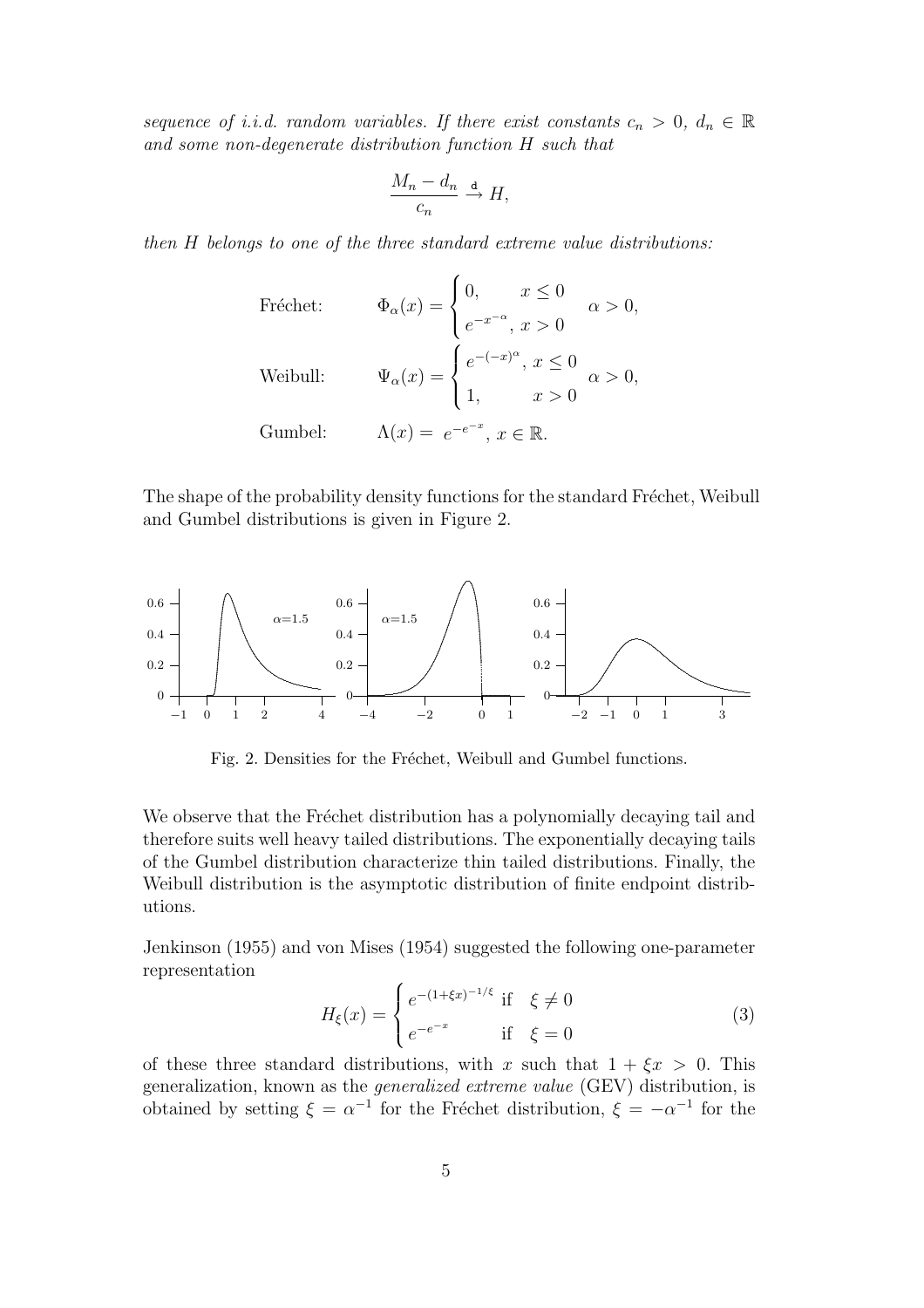Weibull distribution and by interpreting the Gumbel distribution as the limit case for  $\xi = 0$ .

As in general we do not know in advance the type of limiting distribution of the sample maxima, the generalized representation is particularly useful when maximum likelihood estimates have to be computed. Moreover the standard GEV defined in (3) is the limiting distribution of normalized extrema. Given that in practice we do not know the true distribution of the returns and, as a result, we do not have any idea about the norming constants  $c_n$  and  $d_n$ , we use the three parameter specification

$$
H_{\xi,\sigma,\mu}(x) = H_{\xi}\left(\frac{x-\mu}{\sigma}\right) \quad x \in \mathcal{D}, \quad \mathcal{D} = \begin{cases} |-\infty, \ \mu - \frac{\sigma}{\xi}| & \xi < 0 \\ |-\infty, \ \infty| & \xi = 0 \\ |\mu - \frac{\sigma}{\xi}, \ \infty| & \xi > 0 \end{cases}
$$
(4)

of the GEV, which is the limiting distribution of the unnormalized maxima. The two additional parameters  $\mu$  and  $\sigma$  are the location and the scale parameters representing the unknown norming constants.

The quantities of interest are not the parameters themselves, but the quantiles, also called return levels, of the estimated GEV:

$$
R^k = H_{\xi,\sigma,\mu}^{-1}(1 - \frac{1}{k}).
$$

Substituting the parameters  $\xi$ ,  $\sigma$  and  $\mu$  by their estimates  $\hat{\xi}$ ,  $\hat{\sigma}$  and  $\hat{\mu}$ , we get

$$
\hat{R}^{k} = \begin{cases}\n\hat{\mu} - \frac{\hat{\sigma}}{\hat{\xi}} \left( 1 - \left( -\log(1 - \frac{1}{k}) \right)^{-\hat{\xi}} \right) & \hat{\xi} \neq 0 \\
\hat{\mu} - \hat{\sigma} \log \left( -\log(1 - \frac{1}{k}) \right) & \hat{\xi} = 0\n\end{cases} (5)
$$

A value of  $\hat{R}^{10}$  of 7 means that the maximum loss observed during a period of one year will exceed 7% once in ten years on average.

### 3.2 Distribution of Exceedances

An alternative approach, called the *peak over threshold* (POT) method, is to consider the distribution of exceedances over a certain threshold. Our problem is illustrated in Figure 3 where we consider an (unknown) distribution function  $F$  of a random variable X. We are interested in estimating the distribution function  $F_u$  of values of x above a certain threshold u.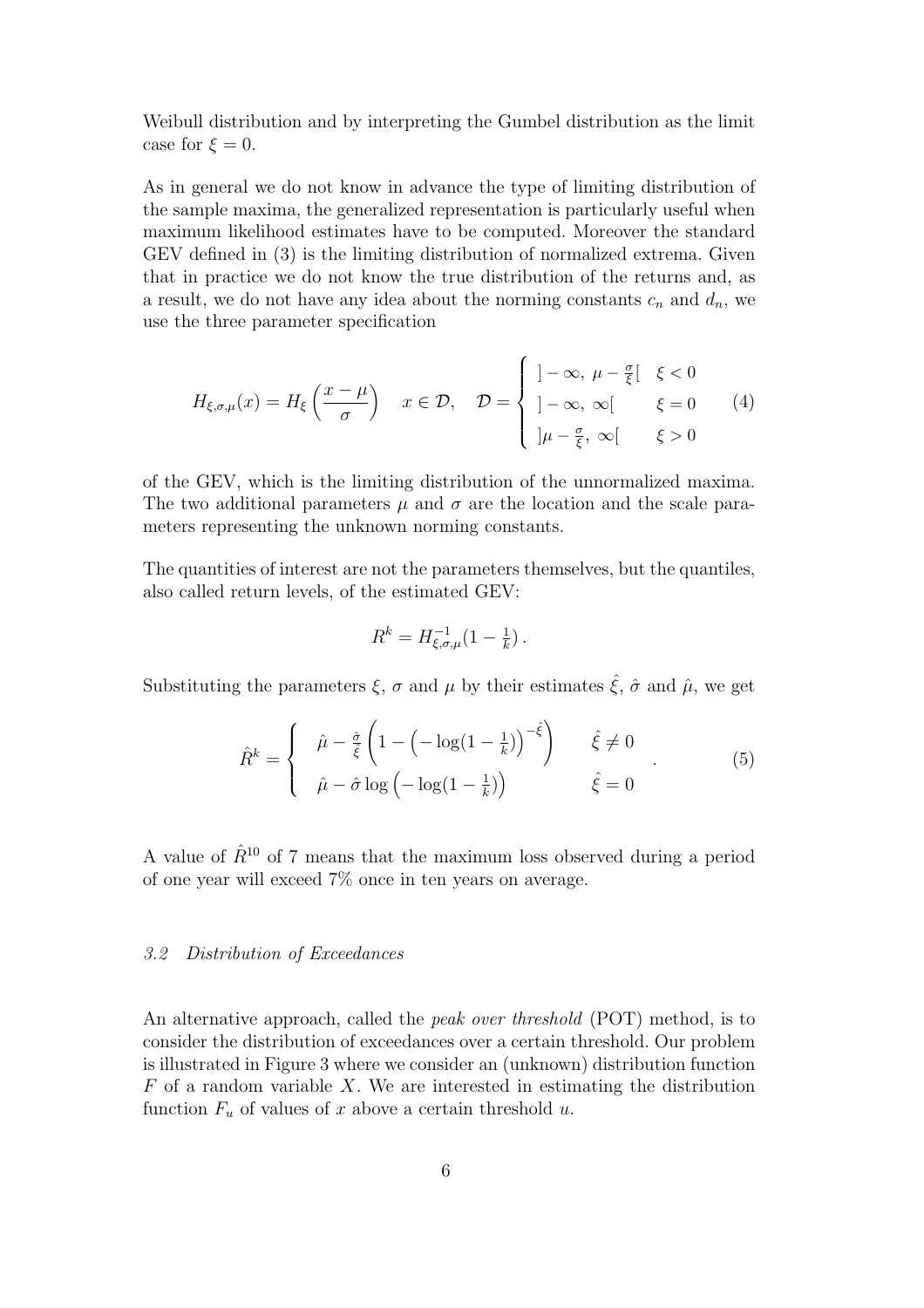

Fig. 3. Distribution function F and conditional distribution function  $F_u$ .

The distribution function  $F_u$  is called the *conditional excess distribution func*tion and is defined as

$$
F_u(y) = P(X - u \le y \mid X > u), \qquad 0 \le y \le x_F - u \tag{6}
$$

where X is a random variable, u is a given threshold,  $y = x - u$  are the excesses and  $x_F \leq \infty$  is the right endpoint of F. We verify that  $F_u$  can be written in terms of  $F$ , i.e.

$$
F_u(y) = \frac{F(u+y) - F(u)}{1 - F(u)} = \frac{F(x) - F(u)}{1 - F(u)}.
$$
\n(7)

The realizations of the random variable  $X$  lie mainly between 0 and  $u$  and therefore the estimation of  $F$  in this interval generally poses no problems. The estimation of the portion  $F_u$  however might be difficult as we have in general very little observations in this area.

At this point EVT can prove very helpful as it provides us with a powerful result about the conditional excess distribution function which is stated in the following theorem:

Theorem 2 (Pickands (1975), Balkema and de Haan (1974)) For a large class of underlying distribution functions  $F$  the conditional excess distribution function  $F_u(y)$ , for u large, is well approximated by

$$
F_u(y) \approx G_{\xi,\sigma}(y), \qquad u \to \infty,
$$

where

$$
G_{\xi,\sigma}(y) = \begin{cases} 1 - \left(1 + \frac{\xi}{\sigma}y\right)^{-1/\xi} & \text{if } \xi \neq 0\\ 1 - e^{-y/\sigma} & \text{if } \xi = 0 \end{cases}
$$
 (8)

for  $y \in [0, (x_F - u)]$  if  $\xi \ge 0$  and  $y \in [0, -\frac{\sigma}{\xi}]$  $\left[ \frac{\sigma}{\xi} \right]$  if  $\xi < 0$ .  $G_{\xi,\sigma}$  is the so-called generalized Pareto distribution (GPD).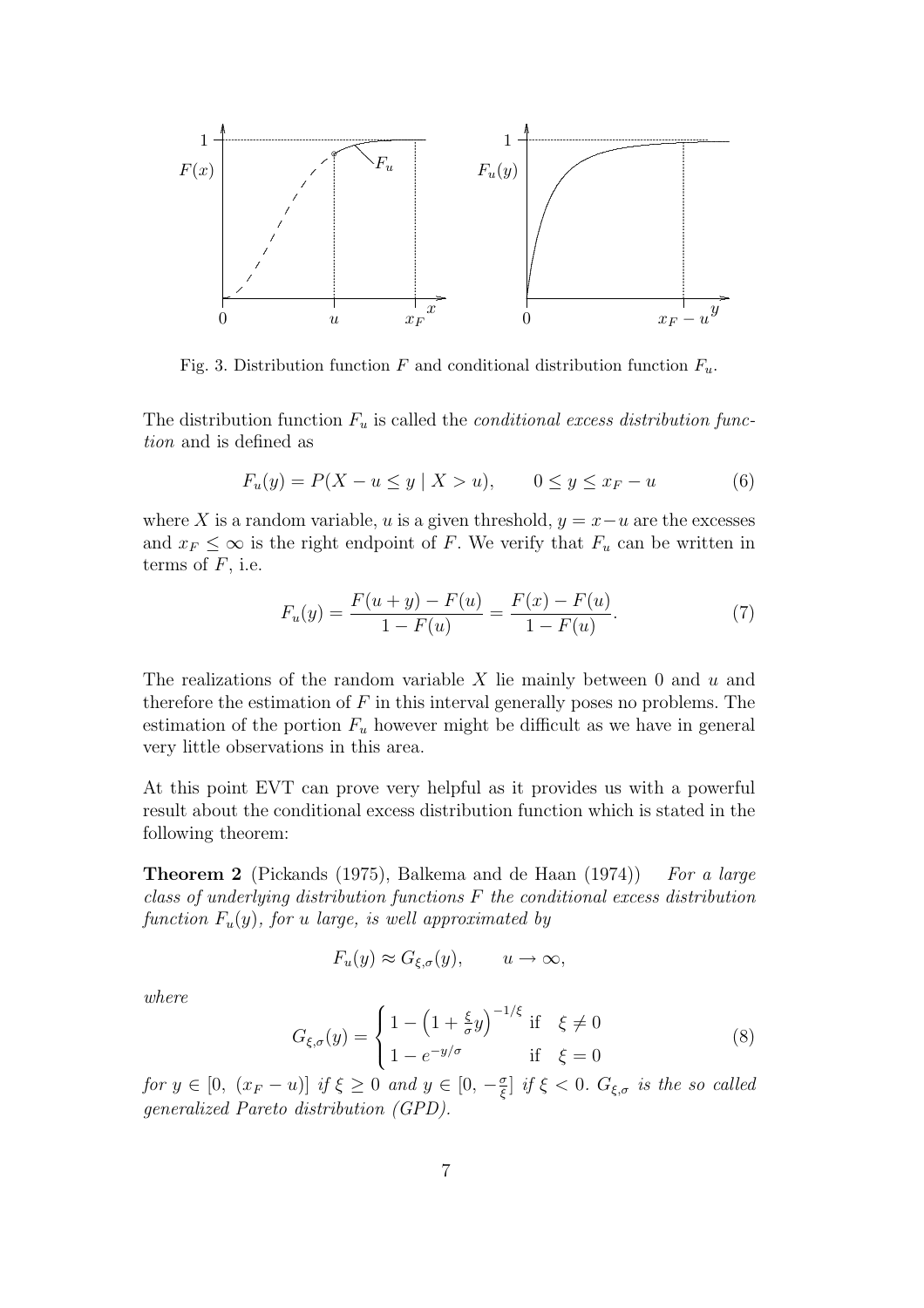If x is defined as  $x = u + y$ , the GPD can also be expressed as a function of x, i.e.  $G_{\xi,\sigma}(x) = 1 - (1 + \xi(x - u)/\sigma)^{-1/\xi}$ .

Figure 4 illustrates the shape of the generalized Pareto distribution  $G_{\xi,\sigma}(x)$ when  $\xi$ , called the *shape parameter* or *tail index*, takes a negative, a positive and a zero value. The scaling parameter  $\sigma$  is kept equal to one.



Fig. 4. Shape of the generalized Pareto distribution  $G_{\xi,\sigma}$  for  $\sigma=1$ .

The tail index  $\xi$  gives an indication of the heaviness of the tail, the larger  $\xi$ , the heavier the tail. As, in general, one cannot fix an upper bound for financial losses, only distributions with shape parameter  $\xi \geq 0$  are suited to model financial return distributions.

Assuming a GPD function for the tail distribution, analytical expressions for  $VaR<sub>p</sub>$  and  $ES<sub>p</sub>$  can be defined as a function of GPD parameters. Isolating  $F(x)$ from  $(7)$ 

$$
F(x) = (1 - F(u)) F_u(y) + F(u)
$$

and replacing  $F_u$  by the GPD and  $F(u)$  by the estimate  $(n - N_u)/n$ , where n is the total number of observations and  $N_u$  the number of observations above the threshold  $u$ , we obtain

$$
\widehat{F}(x) = \frac{N_u}{n} \left( 1 - \left( 1 + \frac{\widehat{\xi}}{\widehat{\sigma}}(x - u) \right)^{-1/\widehat{\xi}} \right) + \left( 1 - \frac{N_u}{n} \right)
$$

which simplifies to

$$
\hat{F}(x) = 1 - \frac{N_u}{n} \left( 1 + \frac{\hat{\xi}}{\hat{\sigma}}(x - u) \right)^{-1/\hat{\xi}}.
$$
\n(9)

Inverting  $(9)$  for a given probability p gives

$$
\widehat{\text{VaR}}_{p} = u + \frac{\hat{\sigma}}{\hat{\xi}} \left( \left( \frac{n}{N_u} p \right)^{-\hat{\xi}} - 1 \right). \tag{10}
$$

Let us rewrite the expected shortfall as

$$
\widehat{\mathtt{ES}}_{\scriptscriptstyle{\mathrm{p}}}=\widehat{\mathtt{VaR}}_{\scriptscriptstyle{\mathrm{p}}}+E(X-\widehat{\mathtt{VaR}}_{\scriptscriptstyle{\mathrm{p}}}\mid X>\widehat{\mathtt{VaR}}_{\scriptscriptstyle{\mathrm{p}}})
$$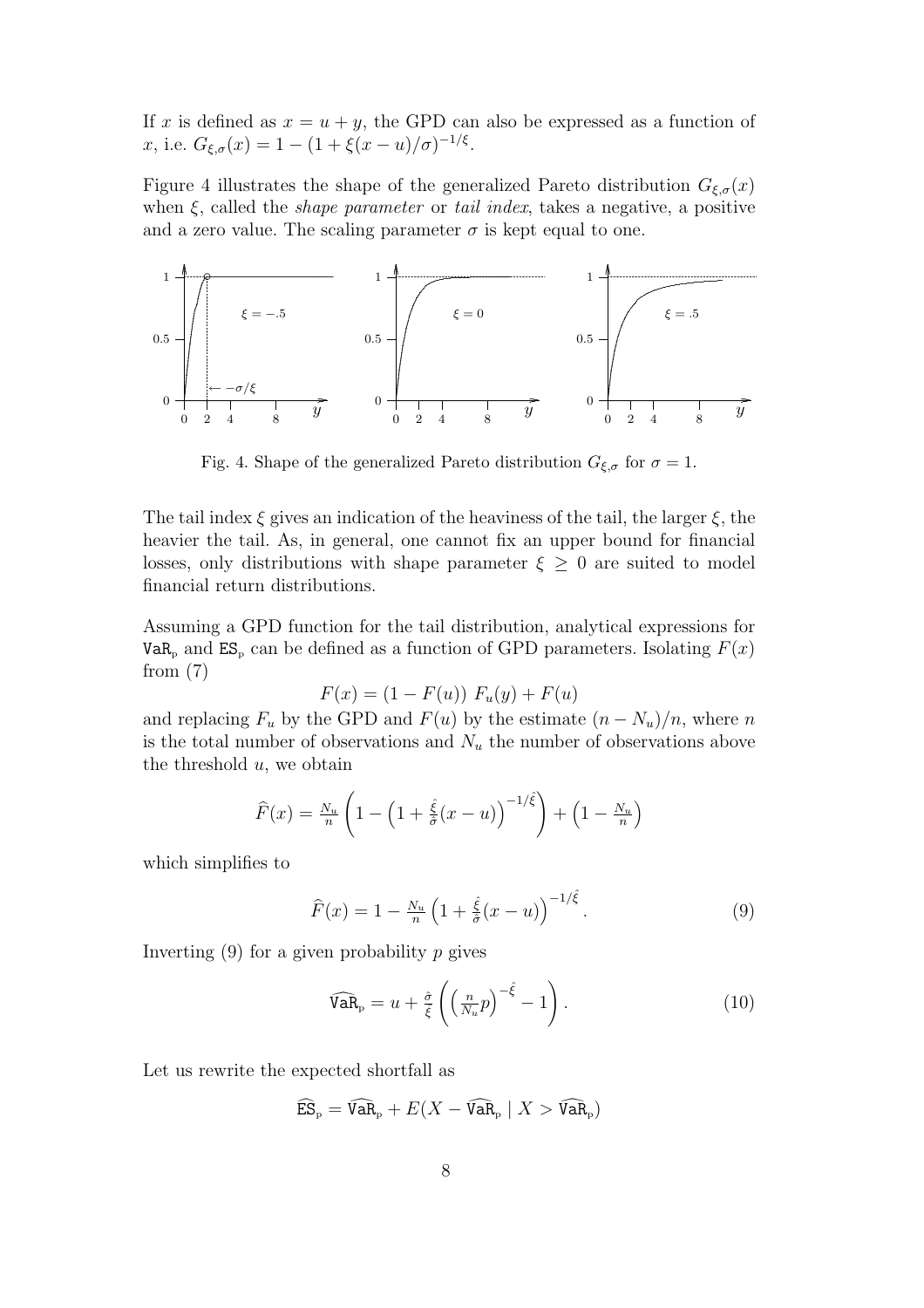where the second term on the right is the expected value of the exceedances over the threshold  $VaR_p$ . It is known that the *mean excess function* for the GPD with parameter  $\xi < 1$  is

$$
e(z) = E(X - z | X > z) = \frac{\sigma + \xi z}{1 - \xi}, \qquad \sigma + \xi z > 0.
$$
 (11)

This function gives the average of the excesses of X over varying values of a threshold z. Another important result concerning the existence of moments is that if X follows a GPD then, for all integers r such that  $r < 1/\xi$ , the r first moments exist.<sup>4</sup>

Similarly, given the definition (2) for the expected shortfall and using expression (11), for  $z = \text{VaR}_p - u$  and X representing the excesses y over u we obtain

$$
\widehat{\text{ES}}_{\text{p}} = \widehat{\text{VaR}}_{\text{p}} + \frac{\hat{\sigma} + \hat{\xi}(\widehat{\text{VaR}}_{\text{p}} - u)}{1 - \hat{\xi}} = \frac{\widehat{\text{VaR}}_{\text{p}}}{1 - \hat{\xi}} + \frac{\hat{\sigma} - \hat{\xi}u}{1 - \hat{\xi}}.
$$
(12)

## 4 Application

Our aim is to illustrate the tail distribution estimation of a set of financial series of daily returns and use the results to quantify the market risk. Table 1 gives the list of the financial series considered in our analysis. The illustration focuses mainly on the S&P500 index, providing confidence intervals and graphical visualization of the estimates, whereas for the other series only point estimates are reported.

Table 1

| Data analyzed. |  |  |
|----------------|--|--|
|----------------|--|--|

| Symbol  | Index name                                 | Start         | End                          | Observations |
|---------|--------------------------------------------|---------------|------------------------------|--------------|
| ES50    | Dow Jones Euro Stoxx 50 $2-01-87$ 17-08-04 |               |                              | 4555         |
| FTSE100 | $FTSE$ 100                                 |               | $5 - 01 - 84$ $17 - 08 - 04$ | 5215         |
| HS.     | Hang Seng                                  |               | $9 - 01 - 81$ $17 - 08 - 04$ | 5836         |
| Nikkei  | Nikkei 225                                 |               | $7 - 01 - 70$ $17 - 08 - 04$ | 8567         |
| SMI     | Swiss Market Index                         |               | $5 - 07 - 88$ $17 - 08 - 04$ | 4050         |
| S&P500  | S&P 500                                    | $5 - 01 - 60$ | $16 - 08 - 04$               | 11270        |

The application has been executed in a Matlab 7.x programming environment.<sup>5</sup> The files with the data and the code can be downloaded from www.

 $4$  See Embrechts et al. (1999), page 165.

<sup>&</sup>lt;sup>5</sup> Other software for extreme value analysis can be found at www.math.ethz.ch/ ∼mcneil/software.html or in Gençay et al. (2003a). Standard numerical or statistical software, like for example Matlab, now also provide functions or routines that can be used for EVT applications.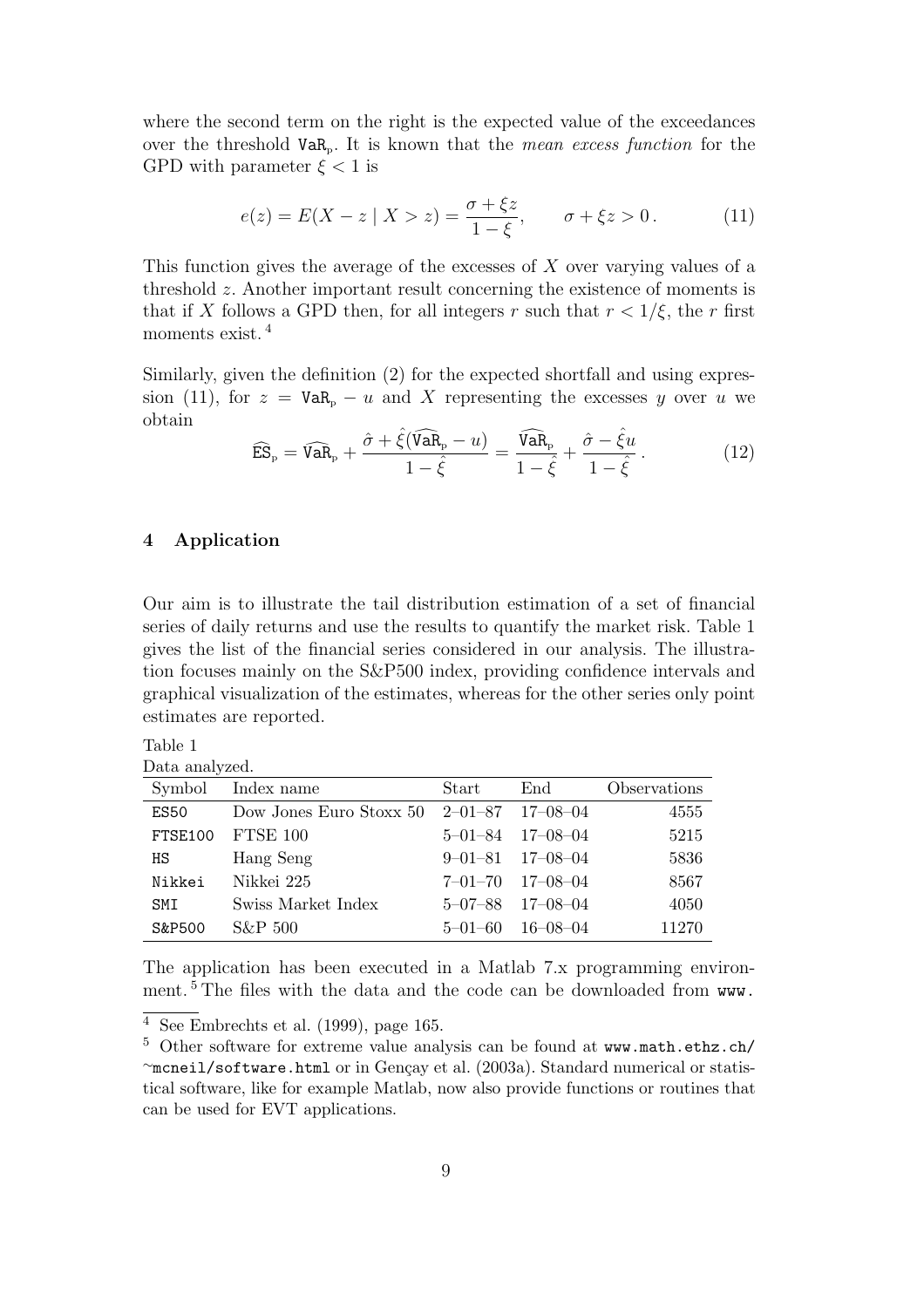unige.ch/ses/metri/gilli/evtrm/. Figure 5 shows the plot of the  $n =$ 11270 observed daily returns of the S&P500 index.



Fig. 5. Daily returns of the S&P500 index.

We consider both the left and the right tail of the return distribution. The reason is that the left tail represents losses for an investor with a long position on the index, whereas the right tail represents losses for an investor being short on the index.

As it can be seen from Figure 5, returns exhibit dependence in the second moment. McNeil and Frey (2000) propose a two stage method consisting in modelling the conditional distribution of asset returns against the current volatility and then fitting the GPD on the tails of residuals. On the other side, Danielsson and de Vries (2000) argue that for long time horizons an unconditional approach is better suited. Indeed, as Christoffersen and Diebold (2000) notice, conditional volatility forecasting is not indicated for multiple day predictions. For a detailed discussion on these issues, including the i.i.d. assumptions, we refer the reader to the above mentioned references, believing that the choice between conditional and unconditional approaches depends on the final use of the risk measures and the time horizon considered. For short time horizons of the order of several hours or days, and if an automatic updating of the parameters is feasible, a conditional approach may be indicated. For longer horizons, a non conditional approach might be justified by the fact that it provides stable estimates through time requiring less frequent updates.

The methodology applying to right tails, in the left tail case we change the sign of the returns so that positive values correspond to losses.

First, we consider the distribution of the block maxima, which allows the determination of the return level. Second, we model the exceedances over a given threshold which enables us to estimate high quantiles of the return distribution and the corresponding expected shortfall.

In both cases we use maximum likelihood estimation, which is one of the most common estimation procedures used in practice. We also compute likelihood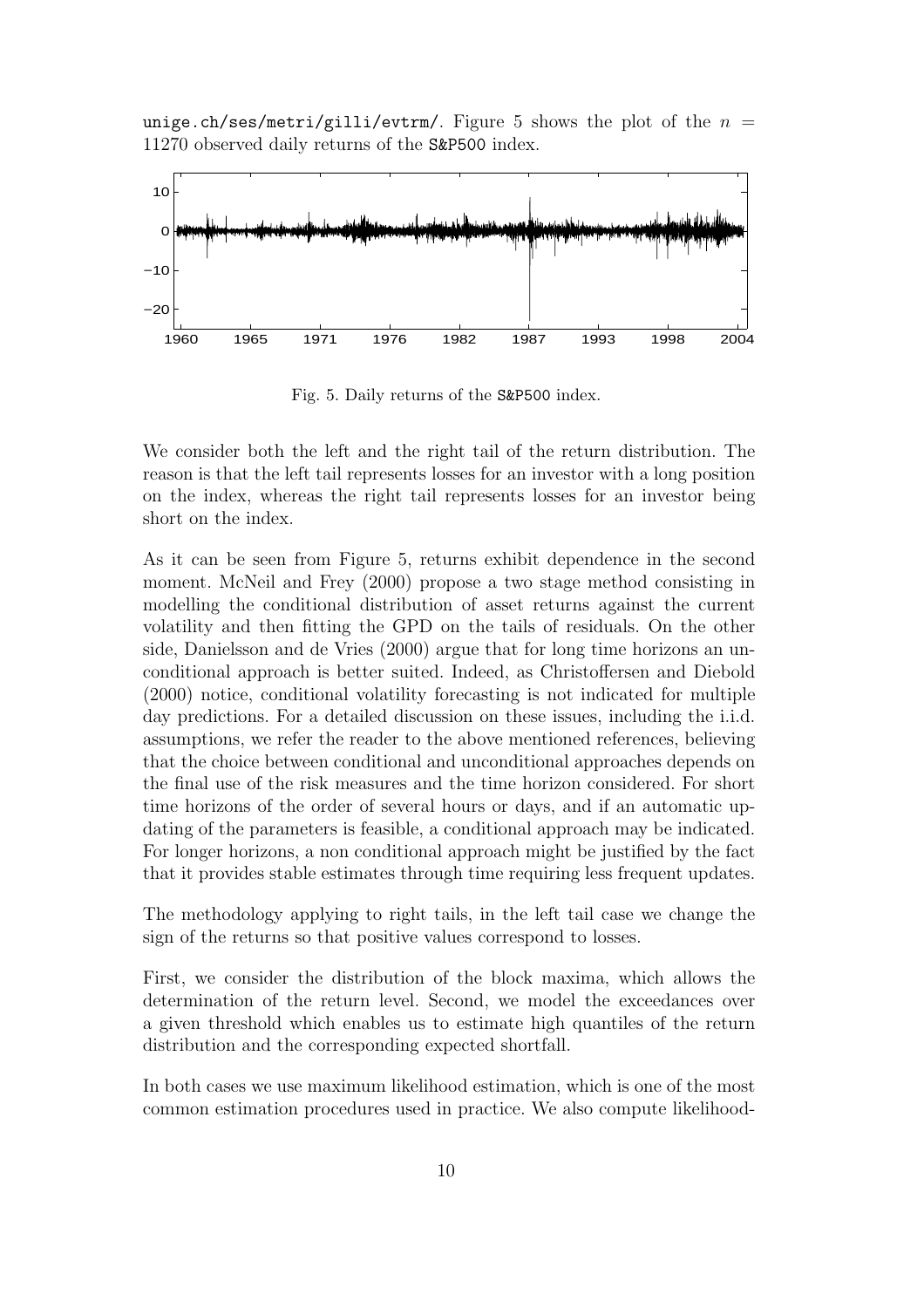based interval estimates of the parameters and the quantities of interest which provide additional information related to the accuracy of the point estimates. These intervals, contrarily to those based on standard errors, do not rely on asymptotic theory results and restrictive assumptions. We expect them to be more accurate in the case of small sample size. Another advantage of the likelihood-based approach is the possibility to construct joint confidence intervals. The greater computational complexity of the likelihood-based approach is nowadays no longer an obstacle for its use.

## 4.1 Method of Block Maxima

The application of the method of block maxima goes through the following steps: divide the sample in n blocks of equal length, collect the maximum value in each block, fit the GEV distribution to the set of maxima and, finally, compute point and interval estimates for  $R_n^k$ .

The delicate point of this method is the appropriate choice of the periods defining the blocks. The calendar naturally suggests periods like months, quarters, etc. In order to avoid seasonal effects, we choose yearly periods which are likely to be sufficiently large for Theorem 1 to hold. The S&P500 data sample has been divided into 45 non-overlapping sub-samples, each of them containing the daily returns of the successive calendar years. Therefore not all our blocks are of exactly the same length. The maximum return in each of the blocks constitute the data points for the sample of maxima  $M$  which is used to estimate the generalized extreme value distribution (GEV). Figure 6 plots the yearly maxima for the left and right tails of the S&P500.



Fig. 6. Yearly minima and maxima of the daily returns of the S&P500.

The log-likelihood function that we maximize with respect to the three un-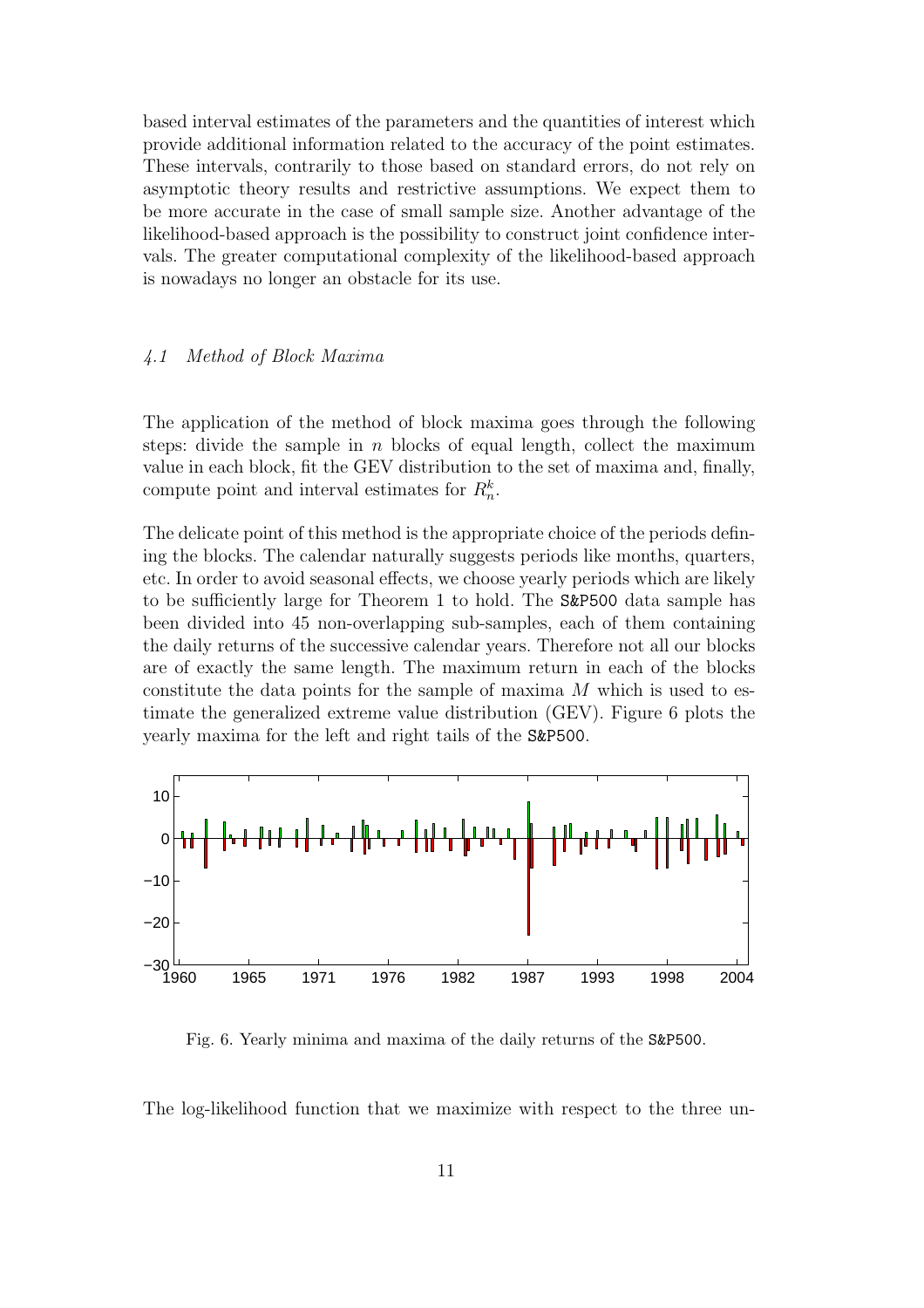known parameters is

$$
L(\xi, \mu, \sigma; x) = \sum_{i} \log \left( h(x_i) \right), \qquad x_i \in M \tag{13}
$$

where

$$
h(\xi, \mu, \sigma; x) = \frac{1}{\sigma} \left( 1 + \xi \frac{x - \mu}{\sigma} \right)^{-1/\xi - 1} \exp \left( - \left( 1 + \xi \frac{x - \mu}{\sigma} \right)^{-1/\xi} \right)
$$

is the probability density function if  $\xi \neq 0$  and  $1 + \xi \frac{x-\mu}{\sigma} > 0$ . If  $\xi = 0$  the function  $h$  is

$$
h(\xi, \mu, \sigma; x) = \frac{1}{\sigma} \exp\left(-\frac{x-\mu}{\sigma}\right) \exp\left(-\exp\left(-\frac{x-\mu}{\sigma}\right)\right).
$$

In Figure 7, we give the plot of the sample distribution function  $6$  and the corresponding fitted GEV distribution. Point and interval estimates for the parameters are given in Table 2.



Fig. 7. Sample distribution (dots) of yearly minima (left panel) and maxima (right panel) and corresponding fitted GEV distribution for S&P500.

## Interval Estimates

In order to be able to compute interval estimates,<sup> $7$ </sup> it is useful to approach the quantile estimation problem by directly reparameterizing the GEV distribution as a function of the unknown return level  $R<sup>k</sup>$ . To achieve this, we isolate  $\mu$  from equation (5) and substitute it into  $H_{\xi,\sigma,\mu}$  defined in (4). The

<sup>&</sup>lt;sup>6</sup> The sample distribution function  $\widehat{F}_n(x_i^n)$  for a set of *n* observations given in increasing order  $x_1^n \leq \cdots \leq x_n^n$ , is defined as  $\widehat{F}_n(x_i^n) = \frac{i}{n}, i = 1, \ldots, n$ .

<sup>7</sup> For a good introduction to likelihood-based statistical inference, see Azzalini (1996).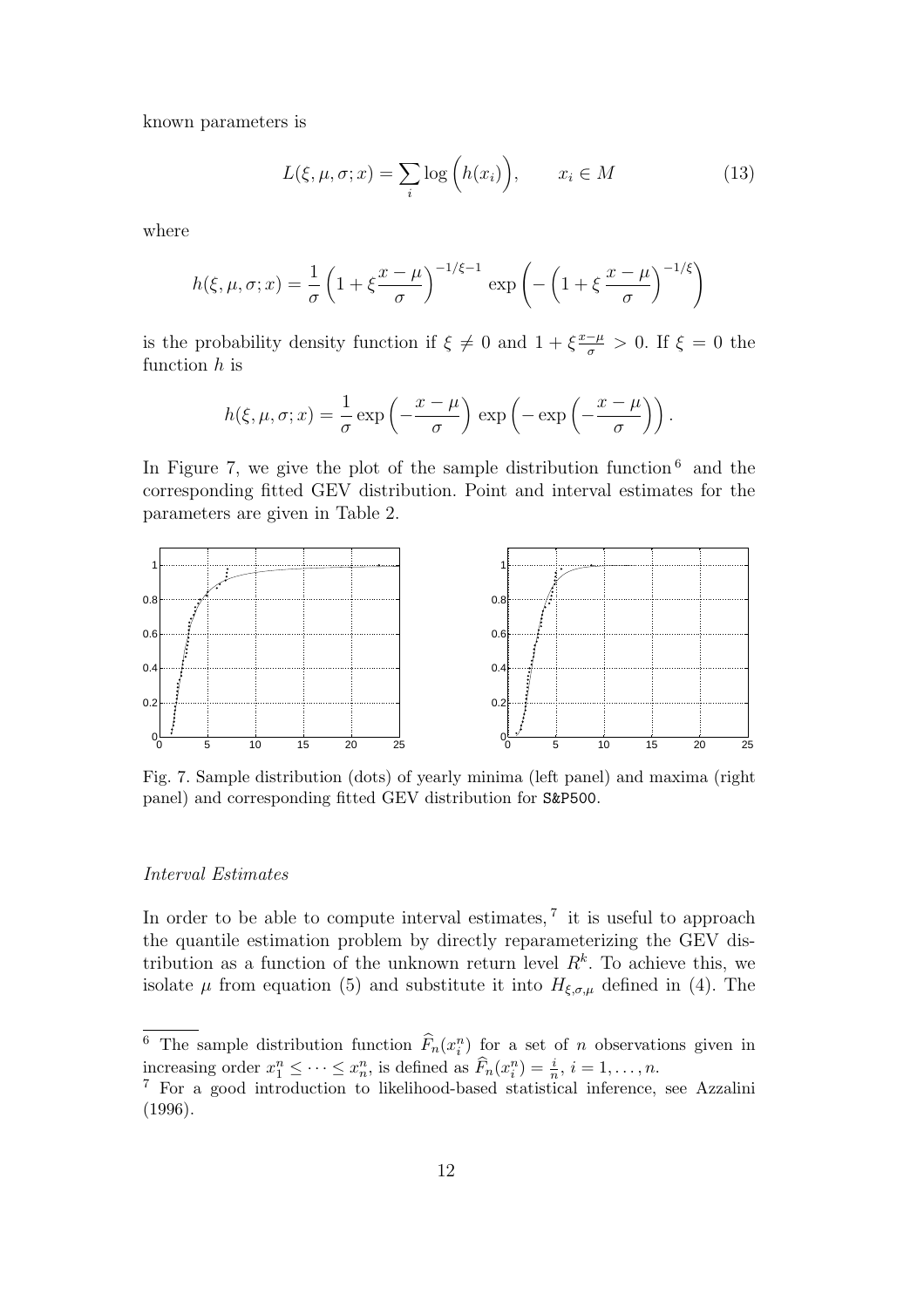GEV distribution function then becomes

$$
H_{\xi,\sigma,R^k}(x) = \begin{cases} \exp\left(-\left(\frac{\xi}{\sigma}(x-R^k) + (-\log(1-\frac{1}{k}))^{-\xi}\right)^{-1/\xi}\right) & \xi \neq 0\\ (1-\frac{1}{k})^{\exp\left(-\frac{x-R^k}{\sigma}\right)} & \xi = 0 \end{cases}
$$

for  $x \in \mathcal{D}$  defined as

$$
\mathcal{D} = \begin{cases} \n\left[ -\infty, \left( R^k - \frac{\xi}{\sigma} \left( -\log(1 - \frac{1}{k}) \right)^{-\xi} \right) \right] & \xi < 0 \\ \n\left[ -\infty, \infty \right] & \xi = 0 \\ \n\left[ \left( R^k - \frac{\xi}{\sigma} \left( -\log(1 - \frac{1}{k}) \right)^{-\xi} \right), \infty \right] & \xi > 0 \n\end{cases}
$$

and we can directly obtain maximum likelihood estimates for  $R<sup>k</sup>$ . The profile log-likelihood function can then be used to compute separate or joint confidence intervals for each of the parameters. For example, in the case where the parameter of interest is  $R^k$ , the profile log-likelihood function will be defined as

$$
L^*(R^k) = \max_{\xi, \sigma} L(\xi, \sigma, R^k).
$$

The confidence interval we then derive includes all values of  $R<sup>k</sup>$  satisfying the condition

$$
L^*(R^k) - L(\hat{\xi}, \hat{\sigma}, \hat{R}^k) > -\frac{1}{2}\chi^2_{\alpha, 1}
$$

where  $\chi^2_{\alpha,1}$  refers to the  $(1-\alpha)$ -level quantile of the  $\chi^2$  distribution with 1 degree of freedom. The function  $L^*(R^k) - L^*(\hat{\xi}, \hat{\sigma}, \hat{R}^k)$  is called the *relative profile* log-likelihood function and is plotted in the left panel of Figure 8. The point estimate of 6.41% of  $R^{10}$  is included in the rather large interval (4.74, 11). As less observations are available for higher quantiles, the interval is asymmetric, indicating more uncertainty for the upper bound of maximum losses.

Sometimes we are also interested in the value of  $\xi$ , which characterizes the tail heaviness of the underlying distribution. In this case, a joint confidence region on both  $\xi$  and  $R^{10}$  is needed. The profile log-likelihood function is then defined as

$$
L^*(\xi, R^k) = \max_{\sigma} L(\xi, \sigma, R^k),
$$

with the confidence region defined as the contour at the level  $-\frac{1}{2}$  $\frac{1}{2}\chi^2_{\alpha,2}$  of the relative profile log-likelihood function

$$
L^*(\xi, R^k) - L(\hat{\xi}, \hat{\sigma}, \hat{R}^k).
$$

In the right panel of Figure 8, we reproduce single and joint confidence regions at level 95% for  $\hat{\xi}$  and  $\hat{R}^{10}$  of the **S&P500**. In the same graph we also plot the pairs  $(\hat{R}^{10}, \hat{\xi})$  estimated on 1000 bootstrap samples. The joint confidence region covers approximately 95% of the bootstrap pairs, indicating that computing the joint interval region gives a good idea about the likely values of the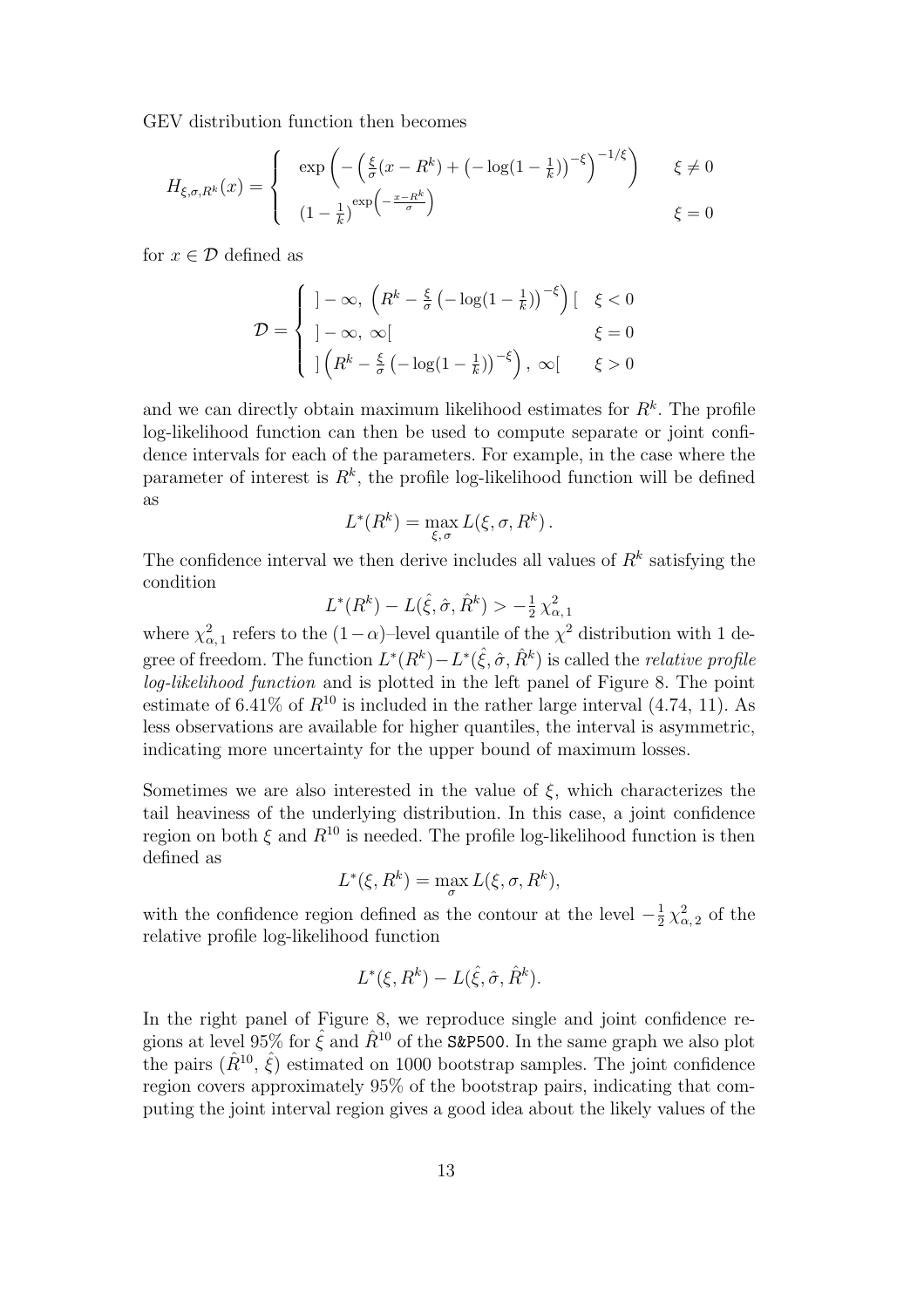parameters. Moreover, we notice that the joint region is significantly different from the one defined by the single confidence intervals.

In order to account for the small sample size, single confidence intervals are also computed with a bias-corrected and accelerated (BCa) bootstrap method. <sup>8</sup> As a result, for  $\hat{R}^{10}$ , the BCa interval narrows to (5.01, 9.19). Regarding the shape parameter  $\xi$ , the difference is less pronounced. However, in both cases, the intervals clearly indicate a positive value for  $\xi$ , which implies that the limiting distribution of maxima belongs to the Fréchet family.



Fig. 8. Left panel: Relative profile log-likelihood and 95% confidence interval for  $\hat{R}^{10}$  of the left tail. Right panel: Single and joint confidence regions for  $\hat{\xi}$  and  $\hat{R}^{10}$ at level 95%. Maximum likelihood estimates are marked with the symbol ∗.

The point estimates and the single confidence intervals for the reparameterized GEV distribution for S&P500 are summarized in Table 2.

Table 2

| Point estimates and 95% maximum likelihood (ML) and bootstrap (BCa) confidence |  |
|--------------------------------------------------------------------------------|--|
| intervals for the GEV method applied to S&P500.                                |  |

|                | Lower bound |            | Point estimate  |       | Upper bound |  |
|----------------|-------------|------------|-----------------|-------|-------------|--|
|                | BCa         | МL         | МL              | МL    | BCa         |  |
|                |             | Left tail  |                 |       |             |  |
| $\xi$          | 0.217       | 0.256      | 0.530           | 0.771 | 0.849       |  |
| $\hat{\sigma}$ | 0.802       | 0.815      | 0.964           | 1.213 | 1.188       |  |
| $\hat{R}^{10}$ | 5.006       | 4.741      | 6.411<br>11.001 |       | 9.190       |  |
|                |             | Right tail |                 |       |             |  |
| ξ              | $-.288$     | $-.076$    | 0.100           | 0.341 | 0.392       |  |
| $\hat{\sigma}$ | 0.815       | 0.836      | 1.024           | 1.302 | 1.312       |  |
| $\hat{R}^{10}$ | 4.368       | 4.230      | 4.981           | 6.485 | 5.869       |  |

<sup>8</sup> For an introduction to bootstrap methods see Efron and Tibshirani (1993) or Shao and Tu (1995).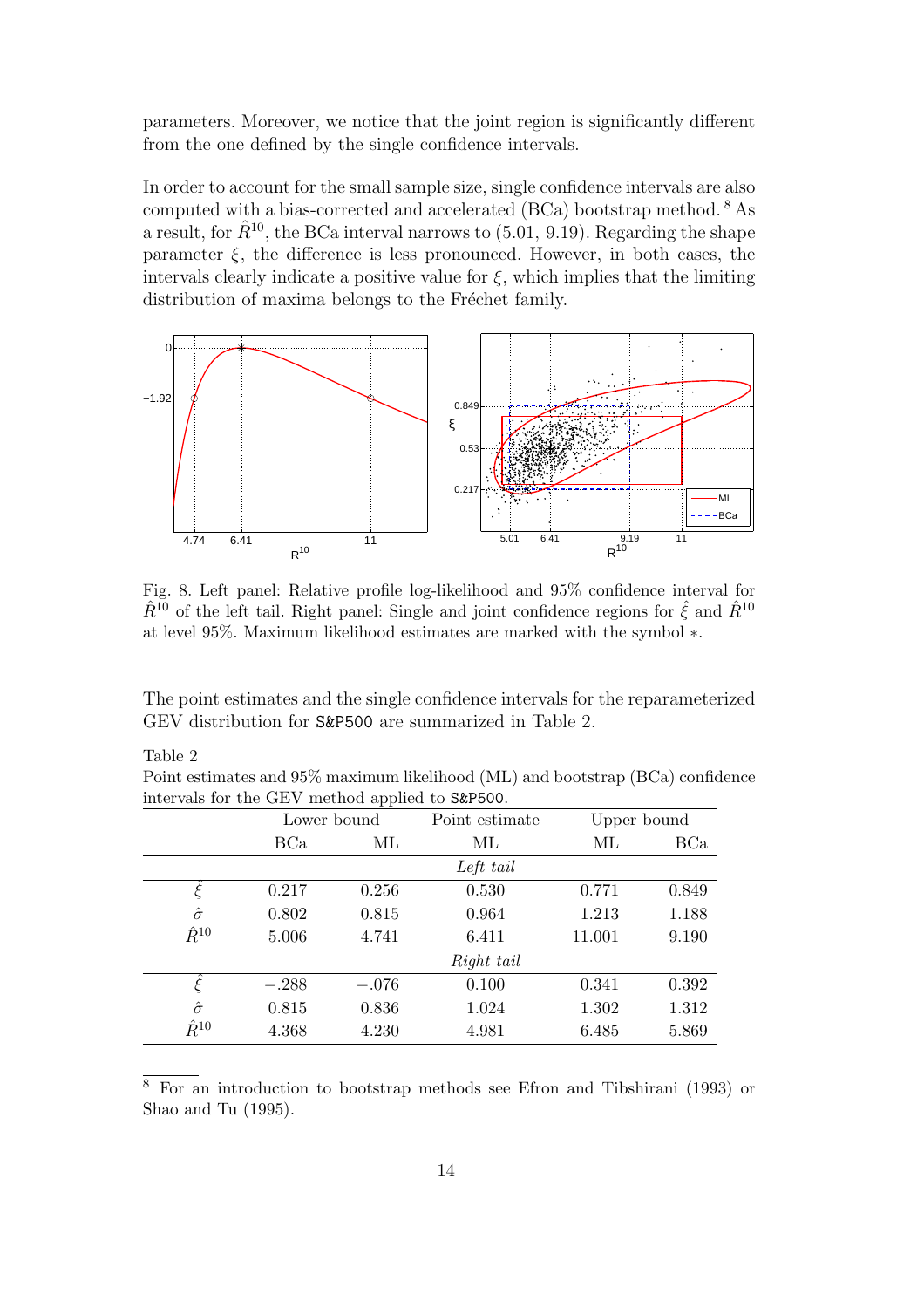For  $k = 10$ , we obtain for our data  $\hat{R}^{10} = 6.41$ , meaning that the maximum loss observed during a period of one year exceeds 6.41% in one out of ten years on average. In the same way we can derive that a loss of  $R^{100} = 21.27\%$  is exceeded on average only once in a century. Notice that this is very close to the 87 crash daily loss of  $22.90\%$ .

Table 3 summarizes point estimates for GEV for all six indices. Because of the low number of observations for ES50 and SMI the corresponding point estimates are less reliable. We notice the high value of  $R^{10}$  for the left tail of Hang Seng (HS), twice as big as the next riskiest index.

| Point estimates for the GEV method for six market indices. |             |         |           |        |         |        |  |
|------------------------------------------------------------|-------------|---------|-----------|--------|---------|--------|--|
|                                                            | <b>ES50</b> | FTSE100 | HS        | Nikkei | SMI     | S&P500 |  |
| maxima<br>#                                                | 18          | 21      | 24        | 35     | 17      | 45     |  |
|                                                            |             |         | Left tail |        |         |        |  |
| $\dot{\xi}$                                                | $-.301$     | 0.679   | 0.512     | 0.251  | 0.172   | 0.530  |  |
| $\hat{\sigma}$                                             | 1.773       | 0.705   | 2.707     | 1.616  | 1.563   | 0.964  |  |
| $\hat{R}^{10}$                                             | 7.217       | 6.323   | 16.950    | 8.243  | 8.341   | 6.411  |  |
| Right tail                                                 |             |         |           |        |         |        |  |
| $\ddot{\xi}$                                               | 0.185       | 0.309   | 0.179     | 0.096  | $-.032$ | 0.100  |  |
| $\hat{\sigma}$                                             | 1.252       | 0.919   | 1.754     | 1.518  | 1.773   | 1.024  |  |
| $\hat{R}^{10}$                                             | 6.366       | 5.501   | 8.439     | 7.159  | 7.611   | 4.981  |  |

Table 3

One way to better exploit information about extremes in the data sample is to use the POT method. Coles (2001, p. 81) suggests the estimation of return levels using GPD. However, if the data set is large enough, GEV may still prove useful as it can avoid dealing with data clustering issues, provided that blocks are sufficiently large. Furthermore, the estimation is simplified as the selection of a threshold  $u$  is not needed.

## 4.2 The Peak Over Threshold Method

The implementation of the peak over threshold method involves the following steps: select the threshold u, fit the GPD function to the exceedances over u and then compute point and interval estimates for Value-at-Risk and the expected shortfall.

## Selection of the threshold u

Theory tells us that  $u$  should be high in order to satisfy Theorem 2, but the higher the threshold the less observations are left for the estimation of the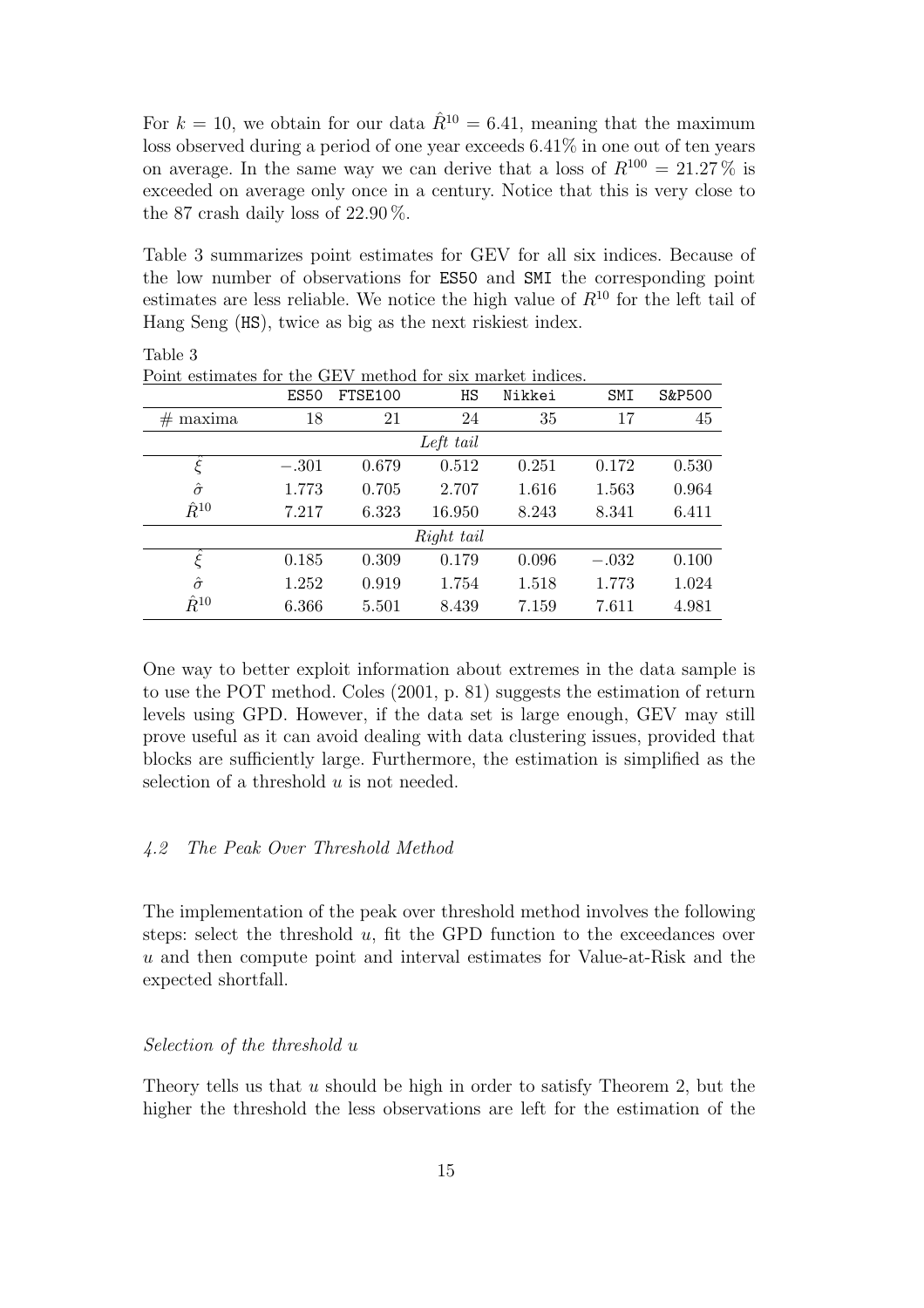parameters of the tail distribution function.

So far, no automatic algorithm with satisfactory performance for the selection of the threshold  $u$  is available. The issue of determining the fraction of data belonging to the tail is treated by Danielsson et al. (2001), Danielsson and de Vries (1997) and Dupuis (1998) among others. However these references do not provide a clear answer to the question of which method should be used.

A graphical tool that is very helpful for the selection of the threshold  $u$  is the sample mean excess plot defined by the points

$$
\left(u, e_n(u)\right), \qquad x_1^n < u < x_n^n,\tag{14}
$$

where  $e_n(u)$  is the sample mean excess function defined as

$$
e_n(u) = \frac{\sum_{i=k}^n (x_i^n - u)}{n - k + 1}, \qquad k = \min\{i \mid x_i^n > u\},\
$$

and  $n - k + 1$  is the number of observations exceeding the threshold u.

The sample mean excess function, which is an estimate of the mean excess function  $e(u)$  defined in (11), should be linear. This property can be used as a criterion for the selection of  $u$ . Figure 9 shows the sample mean excess plots corresponding to the S&P500 data. From a closer inspection of the plots we suggest the values  $u = 2.2$  for the threshold of the left tail and  $u = 1.4$ for the threshold of the right tail. These values are located at the beginning of a portion of the sample mean excess plot that is roughly linear, leaving respectively 158 and 614 observations in the tails (see Figure 10).



Fig. 9. Sample mean excess plot for the left and right tail determination for S&P 500 data.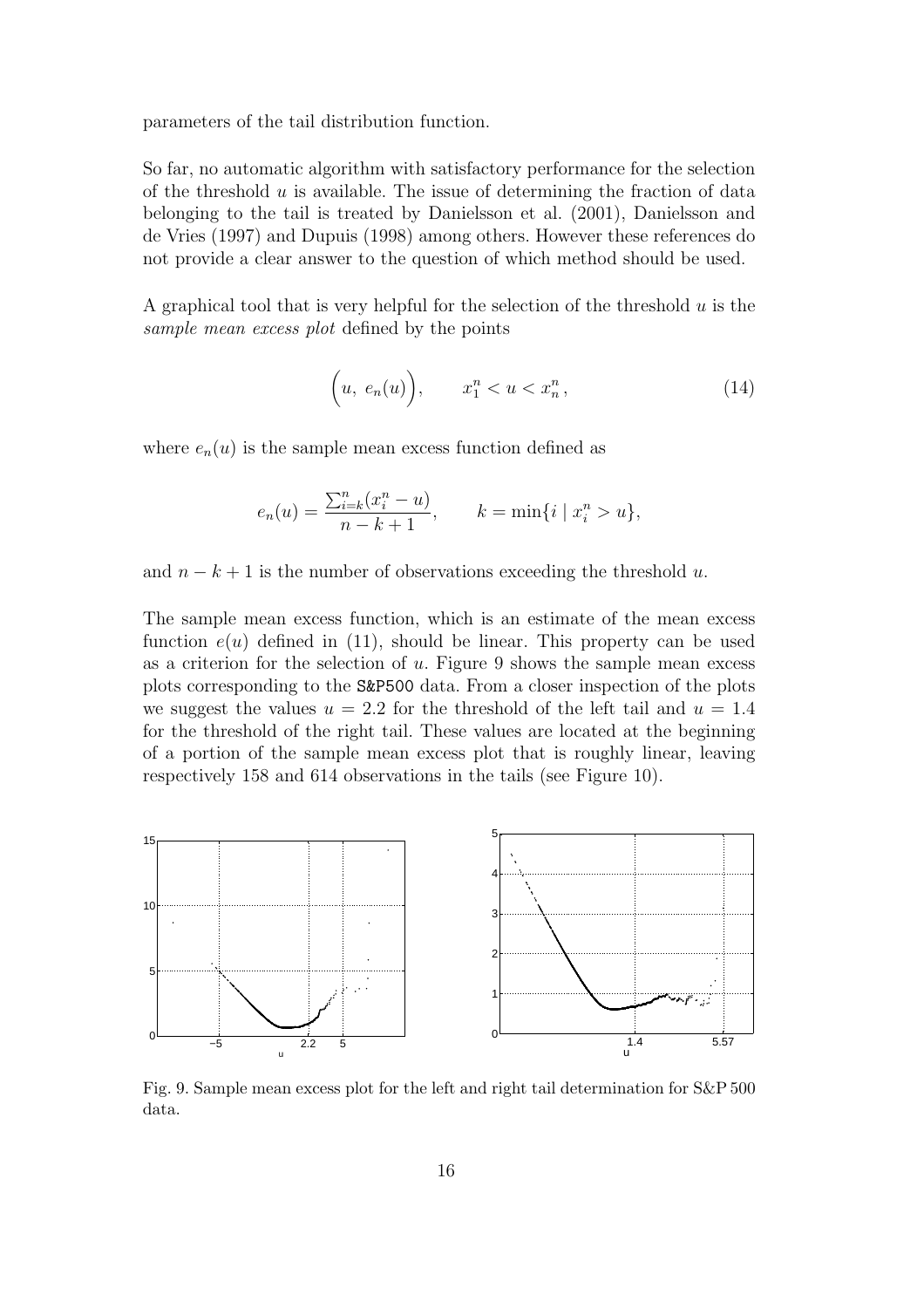

Fig. 10. Exceedances of daily returns of the S&P500 index.

## Maximum Likelihood Estimation

Given the theoretical results presented in the previous section, we know that the distribution of the observations above the threshold in the tail should be a generalized Pareto distribution (GPD). Different methods can be used to estimate the parameters of the GPD.<sup>9</sup> In the following we describe the maximum likelihood estimation method.

For a sample  $y = \{y_1, \ldots, y_n\}$  the log-likelihood function  $L(\xi, \sigma | y)$  for the GPD is the logarithm of the joint density of the  $n$  observations

$$
L(\xi, \sigma \mid y) = \begin{cases} -n \log \sigma - \left(\frac{1}{\xi} + 1\right) \sum_{i=1}^{n} \log \left(1 + \frac{\xi}{\sigma} y_i\right) & \text{if } \xi \neq 0 \\ -n \log \sigma - \frac{1}{\sigma} \sum_{i=1}^{n} y_i & \text{if } \xi = 0. \end{cases}
$$

We compute the values  $\hat{\xi}$  and  $\hat{\sigma}$  that maximize the log-likelihood function for the sample defined by the observations exceeding the threshold  $u$ . We obtain the estimates  $\hat{\xi} = 0.388$  and  $\hat{\sigma} = 0.545$  for the left tail exceedances and  $\xi = 0.137$  and  $\hat{\sigma} = 0.579$  for the right tail. Figure 11 shows how GPD fits to exceedances of the left and right tails of the S&P500. Clearly the left tail is heavier than the right one. This can also be seen from the estimated value of the shape parameter  $\xi$  which is positive in both cases, but higher in the left tail case.

High quantiles and expected shortfall may be directly read in the plot or computed from equations (10) and (12) where we replace the parameters by their estimates. For instance, for  $p = 0.01$  we can compute  $\widehat{VaR}_{0.01} = 2.397$  and

<sup>&</sup>lt;sup>9</sup> These are the maximum likelihood estimation, the method of moments, the method of probability-weighted moments and the elemental percentile method. For comparisons and detailed discussions about their use for fitting the GPD to data, see Hosking and Wallis (1987), Grimshaw (1993), Tajvidi (1996a), Tajvidi (1996b) and Castillo and Hadi (1997).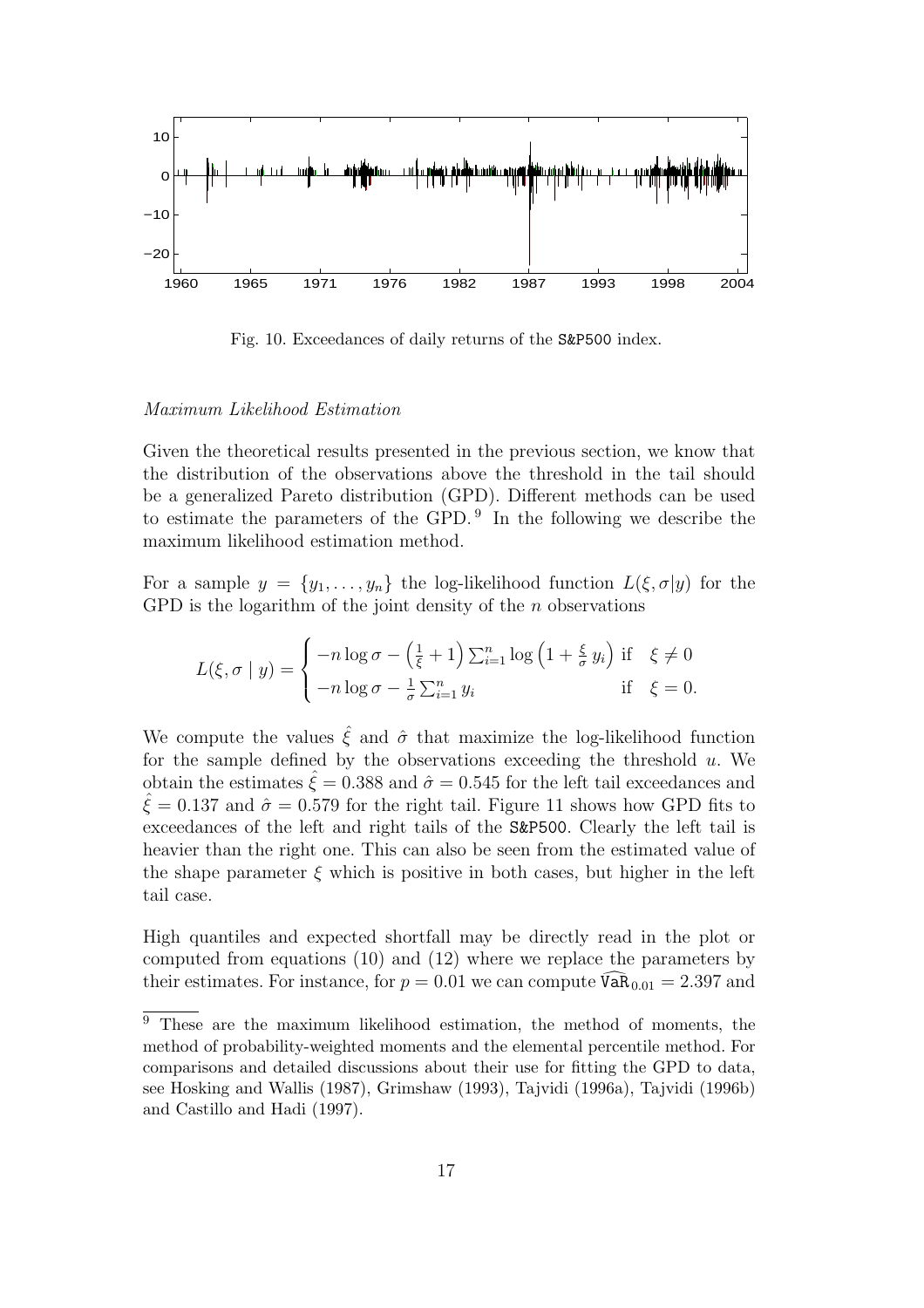

Fig. 11. Left panel: GPD fitted to the 158 left tail exceedances above the threshold  $u = 2.2$ . Right panel: GPD fitted to the 614 right tail exceedances above the threshold  $u = 1.4$ .

 $\widehat{\text{ES}}_{0.01} = 3.412 \text{ (VaR}_{0.01} = 2.505, \widehat{\text{ES}}_{0.01} = 3.351 \text{ for the right tail). We observe}$ that, with respect to the right tail, the left tail has a lower VaR but a higher ES which illustrates the importance to go beyond a simple VaR calculation.

#### Interval Estimates

Again, we consider single and joint confidence intervals, based on the profile log-likelihood functions. Log-likelihood based confidence intervals for  $VaR<sub>p</sub>$  can be obtained by using a reparameterized version of GPD defined as a function of  $\xi$  and  $VaR_{p}$ :

$$
G_{\xi,\mathrm{VaR}_{\mathrm{p}}}(y) = \begin{cases} \begin{array}{c} 1 - \left(1 + \frac{\left(\frac{n}{N_u}p\right)^{-\xi} - 1}{\mathrm{VaR}_{\mathrm{p}} - u} \ y\right)^{-\frac{1}{\xi}} \qquad \xi \neq 0 \\ 1 - \frac{n}{N_u} \, p \, \exp(\frac{y}{\mathrm{VaR}_{\mathrm{p}} - u}) \end{array} \qquad \xi = 0 \end{cases}
$$

.

.

The corresponding probability density function is

$$
g_{\xi,\mathrm{VaR}_{\mathrm{p}}}(y) = \left\{ \begin{array}{cl} \frac{\left(\frac{n}{N_{u}}p\right)^{-\xi}-1}{\xi(\mathrm{VaR}_{\mathrm{p}}-u)}\left(1+\frac{\left(\frac{n}{N_{u}}p\right)^{-\xi}-1}{\mathrm{VaR}_{\mathrm{p}}-u}\ y\right)^{-\frac{1}{\xi}-1} & \xi \neq 0 \\ -\frac{\frac{n}{N_{u}}p\,\exp(\frac{y}{\mathrm{VaR}_{\mathrm{p}}-u})}{\mathrm{VaR}_{\mathrm{p}}-u} & \xi = 0 \end{array} \right.
$$

Similarly, using the following reparameterization for  $\xi \neq 0$ 

$$
G_{\xi, \text{ES}_{p}} = 1 - \left( 1 + \frac{\xi + \left(\frac{n}{N_{u}} p\right)^{-\xi} - 1}{\left(\text{ES}_{p} - u\right)\left(1 - \xi\right)} y \right)^{-\frac{1}{\xi}},
$$
  

$$
g_{\xi, \text{ES}_{p}} = \frac{\xi + \left(\frac{n}{N_{u}} p\right)^{-\xi} - 1}{\xi (1 - \xi)(\text{ES}_{p} - u)} \left( 1 + \frac{\xi + \left(\frac{n}{N_{u}} p\right)^{-\xi} - 1}{\left(\text{ES}_{p} - u\right)\left(1 - \xi\right)} y \right)^{-\frac{1}{\xi} - 1},
$$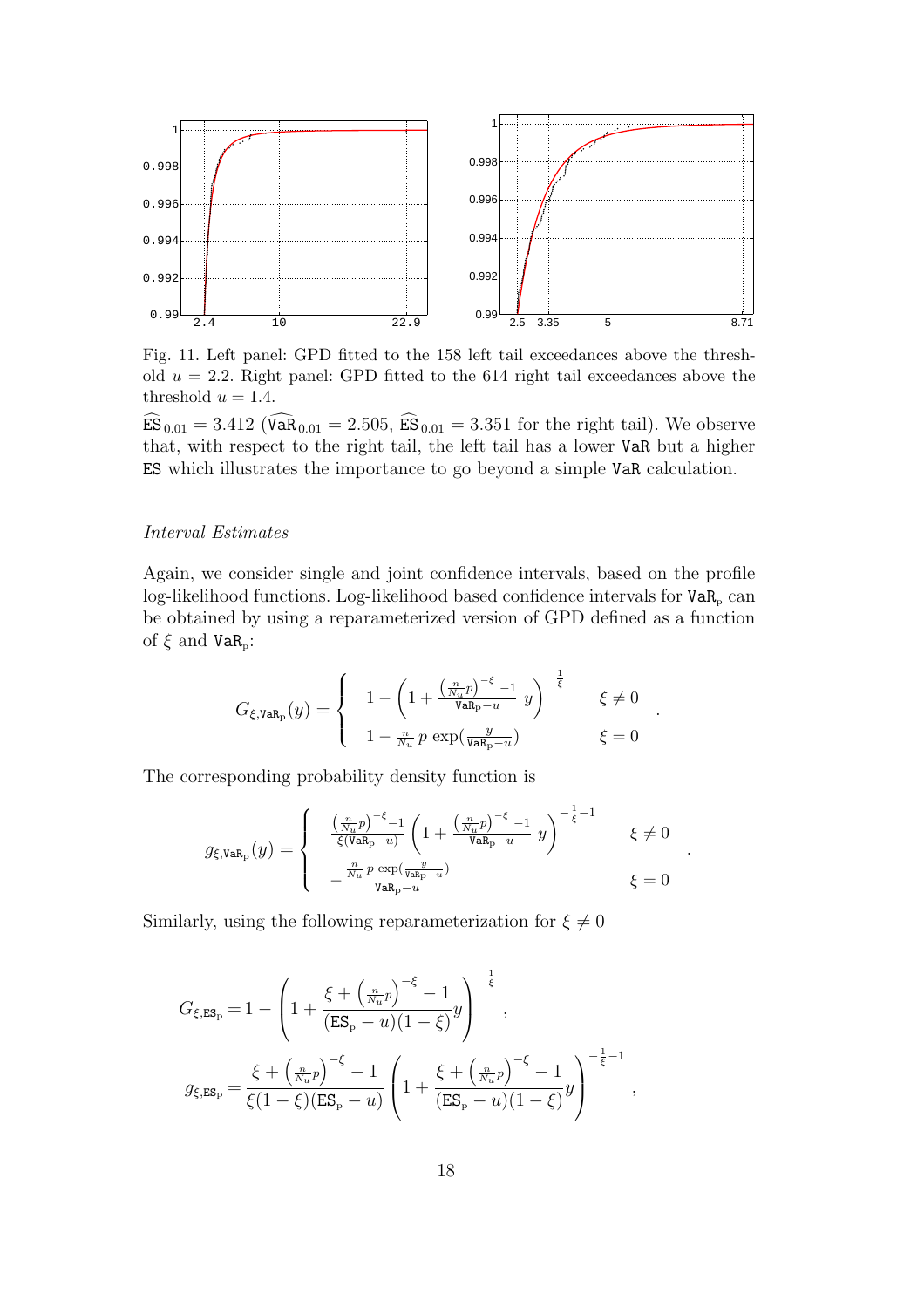we compute a log-likelihood based confidence interval for the expected shortfall  $ES_p$ . Figures 12–13 show the likelihood based confidence regions for the left tail VaR and ES of S&P500 obtained by using these reparameterized versions of GPD.



Fig. 12. Left panel: Relative profile log-likelihood function and confidence interval for VaR<sub>0.01</sub>. Right panel: Single and joint confidence intervals at level 95% for  $\hat{\xi}$  and  $VaR_{0.01}$ . Dots represent 1000 bootstrap estimates from S&P500 data.



Fig. 13. Left panel: Relative profile log-likelihood function and confidence interval for  $ES_{0.01}$ . Right panel: Single and joint confidence intervals at level 95% for  $\xi$  and  $ES_{0.01}$ . Dots represent 1000 bootstrap estimates from S&P500 data.

In the same figures we show the single bias-corrected and accelerated bootstrap confidence intervals. We also plot the pairs  $(\hat{\xi}_i, \widehat{var}_{0.01,i}), (\hat{\xi}_i, \widehat{ES}_{0.01,i}),$  $i = 1, \ldots, 1000$  estimated from 1000 resampled data sets. We observe that about 5% lie outside the 95% joint confidence region based on likelihood (which is not the case for the single intervals). Again this shows the interest of considering joint confidence intervals.

The maximum likelihood (ML) point estimates, the maximum likelihood and the BCa bootstrap confidence intervals for  $\xi$ ,  $\hat{\sigma}$ ,  $\widehat{\text{VaR}}_{0.01}$  and  $\widehat{\text{ES}}_{0.01}$  for both tails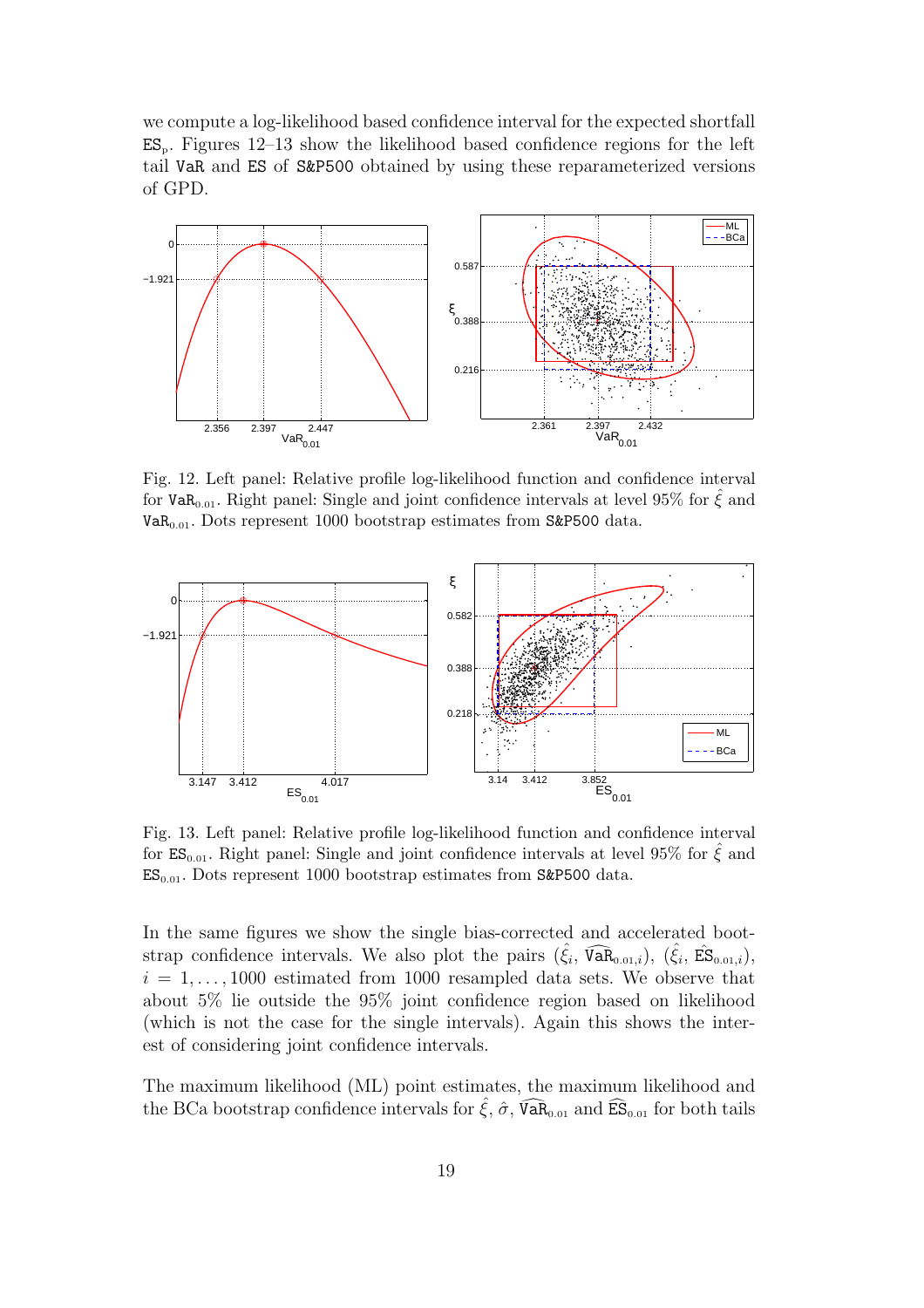of the S&P500 are summarized in Table 4.

Table 4

intervals for the S&P500. Lower bound Point estimate Upper bound BCa ML ML ML BCa Left tail  $\hat{\xi}$  0.221 0.245 0.388 0.585 0.588  $\hat{\sigma}$  0.442 0.444 0.545 0.671 0.651  $\widehat{\text{VaR}}_{0.01}$  2.361 2.356 2.397 2.447 2.432  $\widehat{\text{ES}}_{0.01}$  3.140 3.147 3.412 4.017 3.852 Right tail  $\hat{\xi}$  0.068 0.075 0.137 0.212 0.220  $\hat{\sigma}$  0.520 0.530 0.579 0.634 0.638  $\widehat{\text{VaR}}_{0.01}$  2.427 2.411 2.505 2.609 2.591  $\widehat{\text{ES}}_{0.01}$  3.182 3.151 3.351 3.634 3.569

Point estimates and 95% maximum likelihood (ML) and bootstrap (BCa) confidence

The results in Table 4 indicate that, with probability 0.01, the tomorrow's loss on a long position will exceed the value 2.397% and that the corresponding expected loss, that is the average loss in situations where the losses exceed 2.397%, is 3.412%.

It is interesting to note that the upper bound of the confidence interval for the parameter  $\xi$  is such that the first order moment is finite  $(1/0.671 > 1)$ . This guarantees that the estimated expected shortfall, which is a conditional first moment, exists for both tails.

The point estimates for all the six market indices are reported in Table 5. Similarly to the S&P500 case the left tail is heavier than the right one for all indices. Looking at estimated VaR and ES values, we observe that Hang Seng (HS) and DJ Euro Stoxx 50 (ES50) are the most exposed to extreme losses, followed by Nikkei and the Swiss Market Index (SMI). The less exposed indices are S&P500 and FTSE 100.

Regarding the right tail Hang Seng is again the most exposed to daily extreme moves and S&P500 and FTSE100 are the least exposed.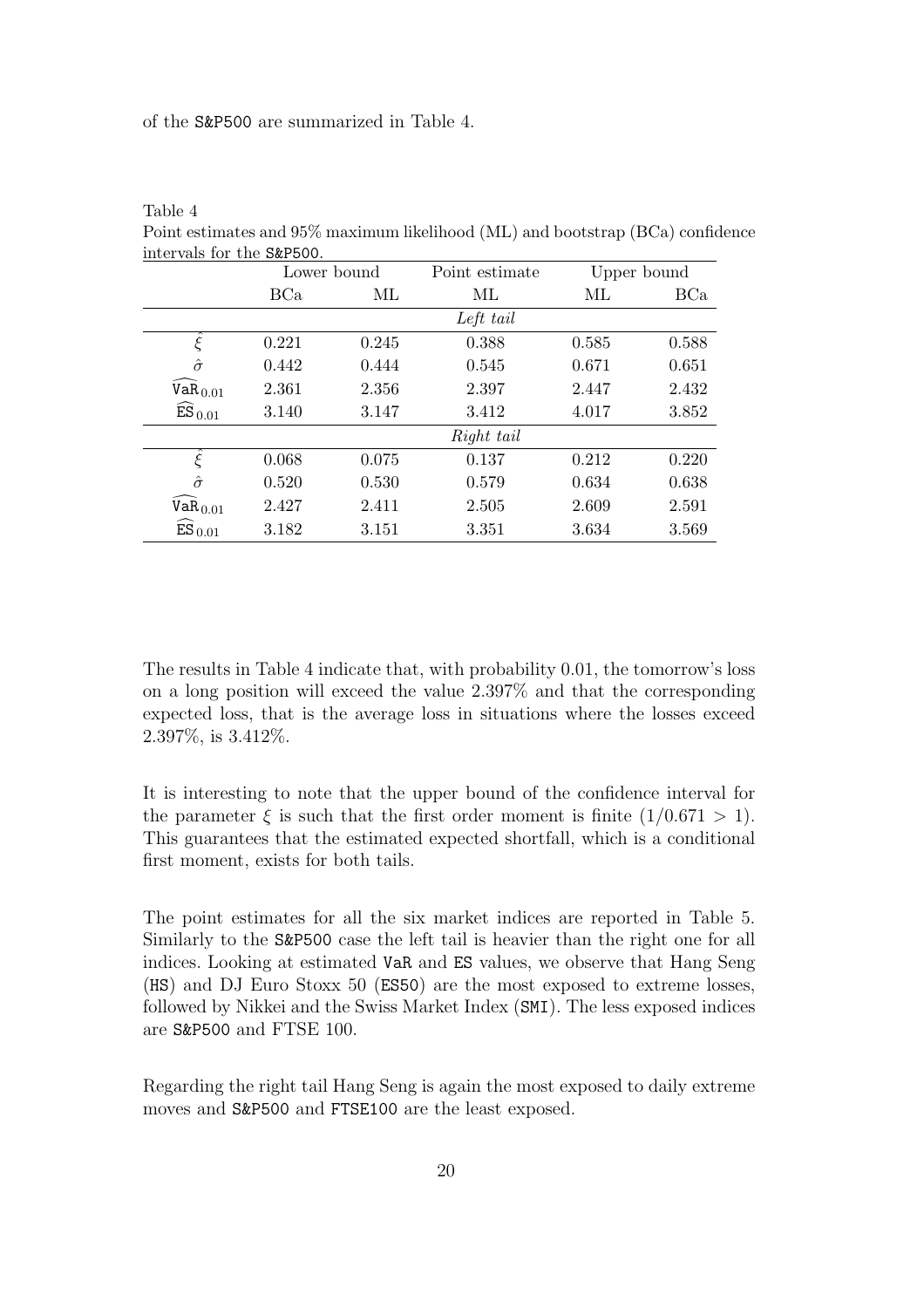| I ONN estimates for the I O I method for six market murces. |             |         |            |        |       |        |
|-------------------------------------------------------------|-------------|---------|------------|--------|-------|--------|
|                                                             | <b>ES50</b> | FTSE100 | HS         | Nikkei | SMI   | S&P500 |
|                                                             |             |         | Left tail  |        |       |        |
| $\mathcal{E}_{\mathcal{E}}$                                 | 0.045       | 0.232   | 0.298      | 0.181  | 0.264 | 0.388  |
| $\hat{\sigma}$                                              | 1.102       | 0.656   | 1.395      | 0.810  | 0.772 | 0.545  |
| $VaR_{0.01}$                                                | 3.819       | 2.862   | 5.146      | 3.435  | 3.347 | 2.397  |
| $\widehat{\texttt{ES}}_{0.01}$                              | 5.057       | 4.103   | 8.046      | 4.697  | 4.880 | 3.412  |
|                                                             |             |         | Right tail |        |       |        |
| $\xi$                                                       | 0.113       | 0.093   | 0.156      | 0.165  | 0.185 | 0.137  |
| $\hat{\sigma}$                                              | 0.953       | 0.711   | 1.102      | 0.912  | 0.764 | 0.579  |
| $VaR_{0.01}$                                                | 3.517       | 2.707   | 4.581      | 3.316  | 3.078 | 2.505  |
| $\widehat{\texttt{ES}}_{0.01}$                              | 4.785       | 3.562   | 6.258      | 4.470  | 4.259 | 3.351  |

Table 5 Point estimates for the POT method for six market indices.

## 5 Concluding Remarks

We have illustrated how extreme value theory can be used to model tailrelated risk measures such as Value-at-Risk, expected shortfall and return level, applying it to daily log-returns on six market indices.

Our conclusion is that EVT can be useful for assessing the size of extreme events. From a practical point of view this problem can be approached in different ways, depending on data availability and frequency, the desired time horizon and the level of complexity one is willing to introduce in the model. One can choose to use a conditional or an unconditional approach, the BMM or the POT method, and finally rely on point or interval estimates.

In our application, the POT method proved superior as it better exploits the information in the data sample. Being interested in long term behavior rather than in short term forecasting, we favored an unconditional approach. Finally, we find it is worthwhile computing interval estimates as they provide additional information about the quality of the model fit.

## References

- Artzner, P., Delbaen, F., Eber, J.-M., and Heath, D. (1999). Coherent measures of risk. Mathematical Finance, 9(3):203–228.
- Azzalini, A. (1996). Statistical Inference Based on the Likelihood. Chapman and Hall, London.
- Balkema, A. A. and de Haan, L. (1974). Residual life time at great age. Annals of Probability, 2:792–804.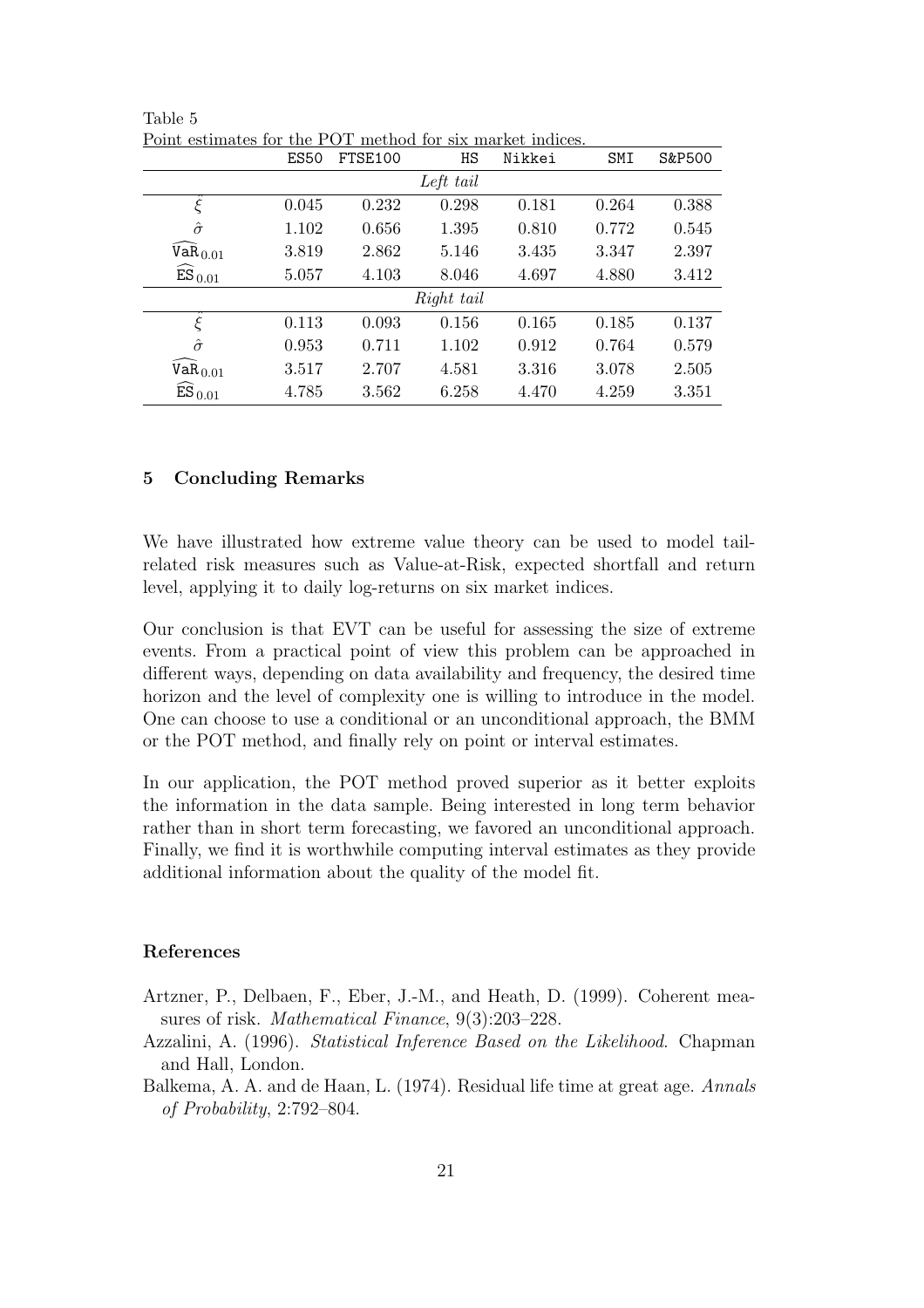- Castillo, E. and Hadi, A. (1997). Fitting the Generalized Pareto Distribution to Data. Journal of the American Statistical Association, 92(440):1609– 1620.
- Christoffersen, P. and Diebold, F. (2000). How relevant is volatility forecasting for financial risk management. Review of Economics and Statistics, 82:1–11.
- Coles, S. (2001). An Introduction to Statistical Modeling of Extreme Values. Springer.
- Dacorogna, M. M., Müller, U. A., Pictet, O. V., and de Vries, C. G. (1995). The distribution of extremal foreign exchange rate returns in extremely large data sets. Preprint, O&A Research Group.
- Danielsson, J. and de Vries, C. (1997). Beyond the Sample: Extreme Quantile and Probability Estimation. Mimeo.
- Danielsson, J. and de Vries, C. (2000). Value-at-Risk and Extreme Returns. Annales d'Economie et de Statistique, 60:239–270.
- Danielsson, J., de Vries, C., de Haan, L., and Peng, L. (2001). Using a Bootstrap Method to Choose the Sample Fraction in Tail Index Estimation. Journal of Multivariate Analysis, 76(2):226–248.
- Diebold, F. X., Schuermann, T., and Stroughair, J. D. (1998). Pitfalls and opportunities in the use of extreme value theory in risk management. In Refenes, A.-P., Burgess, A., and Moody, J., editors, Decision Technologies for Computational Finance, pages 3–12. Kluwer Academic Publishers.
- Dupuis, D. J. (1998). Exceedances over high thresholds: A guide to threshold selection. Extremes, 1(3):251–261.
- Efron, B. and Tibshirani, R. J. (1993). An Introduction to the Bootstrap. Chapman & Hall, New York.
- Embrechts, P., Klüppelberg, C., and Mikosch, T. (1999). *Modelling Extremal* Events for Insurance and Finance. Applications of Mathematics. Springer. 2nd ed.(1st ed., 1997).
- Fisher, R. and Tippett, L. H. C. (1928). Limiting forms of the frequency distribution of largest or smallest member of a sample. *Proceedings of the* Cambridge philosophical society, 24:180–190.
- Gençay, R., Selçuk, F., and Ulugülyağci, A. (2003a). EVIM: a software package for extreme value analysis in Matlab. Studies in Nonlinear Dynamics and Econometrics, 5:213–239.
- Gençay, R., Selçuk, F., and Ulugülyağci, A. (2003b). High volatility, thick tails and extreme value theory in value-at-risk estimation. Insurance: Mathematics and Economics, 33:337–356.
- Gnedenko, B. V. (1943). Sur la distribution limite du terme d'une série aléatoire. Annals of Mathematics, 44:423-453.
- Grimshaw, S. (1993). Computing the Maximum Likelihood Estimates for the Generalized Pareto Distribution to Data. Technometrics, 35(2):185–191.
- Hosking, J. R. M. and Wallis, J. R. (1987). Parameter and quantile estimation for the generalised Pareto distribution. Technometrics, 29:339–349.
- Jenkinson, A. F. (1955). The frequency distribution of the annual maximum (minimum) values of meteorological events. Quarterly Journal of the Royal